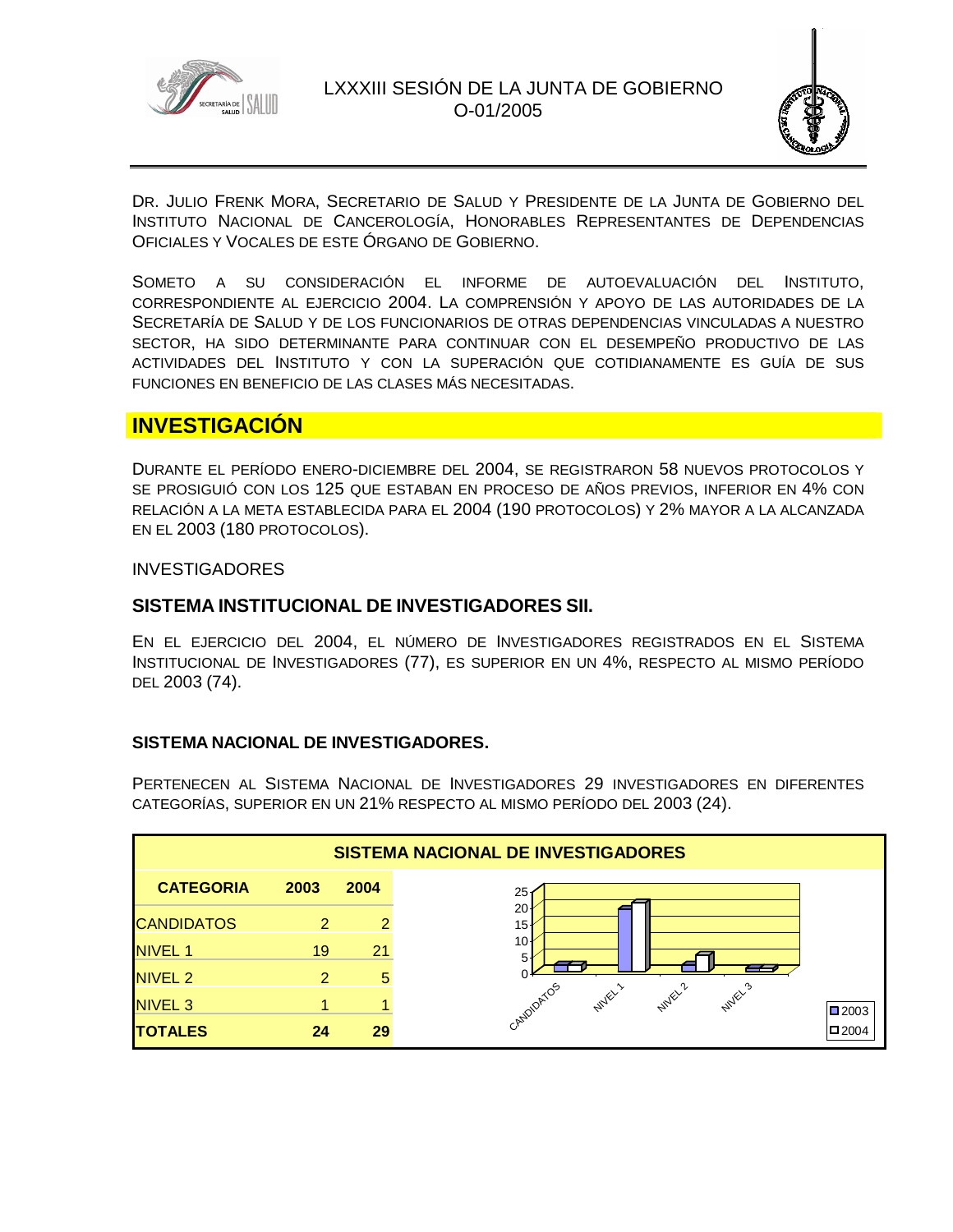



EN CUANTO A LA FORMACIÓN DE RECURSOS HUMANOS DENTRO DEL ÁREA DE LA DIRECCIÓN DE INVESTIGACIÓN, 8 INVESTIGADORES REALIZAN ESTUDIOS DE DOCTORADO, 2 DE MAESTRÍA EN DIFERENTES PROGRAMAS Y 3 SE GRADUARON (2 DE MAESTRIA Y 1 DE DOCTORADO) DURANTE EL PERÍODO DE ENERO A DICIEMBRE DEL 2004.

### PUBLICACIONES

AL CUARTO TRIMESTRE DEL 2004, SE PUBLICARON 72 ARTÍCULOS, EL 39% (28) CORRESPONDEN AL GRUPO III, IV Y V. EN COMPARACIÓN CON EL EJERCICIO DE 2003 HUBO UN DECREMENTO DEL 15% (13 PUBLICACIONES).



SIN EMBARGO, EL NÚMERO DE PUBLICACIONES EN REVISTAS DE CIRCULACIÓN INTERNACIONAL FUE MAYOR DURANTE EL PERÍODO, DE LAS CUALES SOBRESALEN LAS SIGUIENTES:

- VILAR-COMPTE D, GARCÍA SAENZ M. POSTOPERATIVE WOUND SURVEILLANCE IS COSTLY. WORLD J SURG. 2004;28(2):220-1.
- SUÁREZ-ROA ML, RUÍZ-GODOY-RIVERA ML, MENESES-GARCÍA A, GRANADOS-GARCÍA M, MOSQUEDA-TAYLOR A. SOLITARY FIBROUS TUMOR OF THE PAROTID REGION. REPORT OF A CASE AND REVIEW OF THE LITERATURE. MED ORAL, 2004; 9(1): 82-8.
- LEY C, MOHAR A, GUARNER J, HERRERA-GOEPFERT R, FIGUEROA LS, HALPERIN D, JOHNSTONE I, PARSONNET J. HELICOBACTER PYLORI ERADICATION AND GASTRIC PRENEOPLASTIC CONDITIONS: A RANDOMIZED, DOUBLE-BLIND, PLACEBO-CONTROLLED TRIAL. CANCER EPIDEMIOL BIOMARKERS PREV. 2004;13(1):4-10.
- GARCÍA-LÓPEZ P, RODRÍGUEZ-DORANTES M, PÉREZ-CARDENAS E, CERBÓN M, MOHAR-BETANCOURT A. SYNERGISTIC EFFECTS OF ICI 182,780 ON THE CYTOTOXICITY OF CISPLATIN IN CERVICAL CARCINOMA CELL LINES. CANCER CHEMOTHER PHARMACOL. 2004;53(6):533-40.
- **AGUILAR-PONCE J.-L, GRANADOS-GARCÍA M, VILLAVICENCIO V, POITEVIN-CHACÓN A, GREEN D,** DUEÑAS-GONZÁLEZ A, HERRERA-GÓMEZ Á, LUNA-ORTÍZ K, ALVARADO A, MARTÍNEZ-SAID H,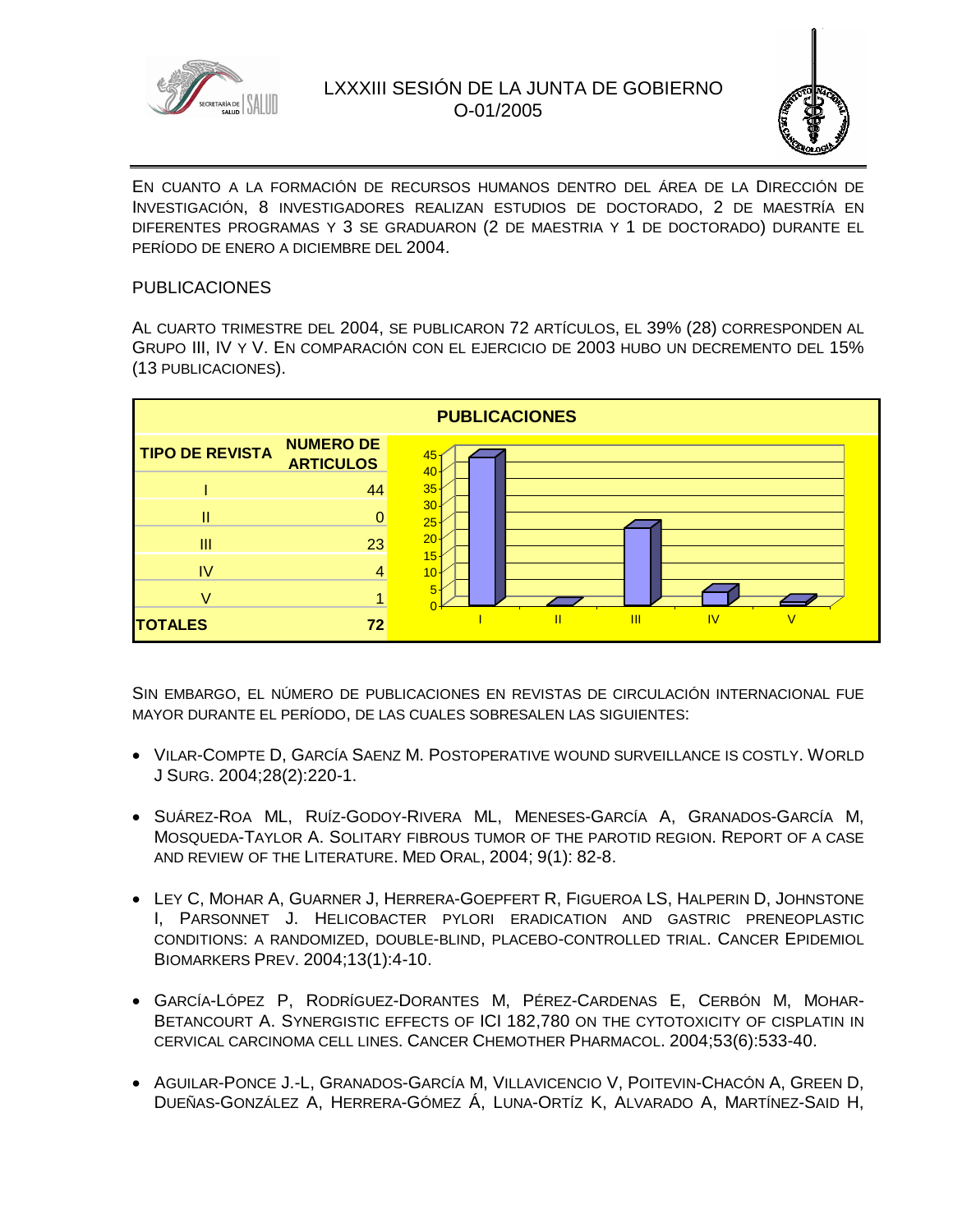



CASTILLO-HENKEL C, SEGURA–PACHECO B, DE LA GARZA J. PHASE II OF GEMCITABINE CONCURRENT WITH RADIATION FOR LOCALLY ADVANCED SQUAMOUS CELL CARCINOMA OF THE HEAD AND NECK. ANN ONCOL. 2004;15:301-306.

- VILAR-COMPTE D, JACQUEMIN B, ROBLES-VIDAL C, VOLKOW P. SURGICAL SITE INFECTIONS IN BREAST SURGERY: CASE-CONTROL STUDY. WORLD J SURG. 2004; 28(3):242-6.
- LUNA-ORTÍZ K, HURTADO-LÓPEZ LM, DOMÍNGUEZ-MALAGÓN H, RAMÍREZ-MARÍN R, ZALDIVAR-RAMÍREZ FR, HERRERA-GÓMEZ A, BARRERA FRANCO JL. CLINICAL COURSE OF INSULAR THYROID CARCINOMA. MED SCI MONIT. 2004;10(3): CR108-11.
- MEZA-JUNCO J, MONTAÑO-LOZA A, CANDELARIA-HERNÁNDEZ M. MODALIDADES DE TRATAMIENTO PARA PACIENTES CON CARCINOMA HEPATOCELULAR: UNA SERIE RETROSPECTIVA DE UNA SOLA INSTITUCIÓN EN MÉXICO. GASTROENTEROL HEPATOL. 2004; 27(1):11-7.
- CARRILLO A, MOHAR A, MENESES A, FRÍAS-MENDÍVIL M, SOLORZA G, LIZANO M. UTILIDAD EN LA COMBINACIÓN DE OLIGONUCLEÓTIDOS UNIVERSALES PARA LA DETECCIÓN DEL VIRUS DEL PAPILOMA HUMANO EN CÁNCER CERVICOUTERINO Y LESIONES PREMALIGNAS. SALUD PÚBLICA MÉX. 2004;46(1):7-15.
- BRANDAN ME, RUÍZ-TREJO C, VERDEJO-SILVA M, GUEVARA M, LOZANO-ZALCE H, MADERO-PRECIADO L, MARTÍN J, NOEL-ETIENNE LM, RAMÍREZ-ARIAS JL, SOTO J, VILLASEÑOR Y. EVALUATION OF EQUIPMENT PERFORMANCE, PATIENT DOSE, IMAGING QUALITY, AND DIAGNOSTIC COINCIDENCE IN FIVE MEXICO CITY MAMMOGRAPHY SERVICES. ARCHIVES OF MEDICAL RESEARCH. 2004;35(1):24-30.
- LUNA-ORTÍZ K, SANSÓN-RÍOFRIO JA, MOSQUEDA-TAYLOR A. FREY SYNDROME. A PROPOSAL FOR EVALUATING SEVERITY. ORAL ONCOL. 2004;40(5): 501-5.
- CARRILLO JF, RIVAS-LEÓN B, CELIS MA, PONCE-DE-LEÓN S, OCHOA-CARRILLO FJ. ANTEROLATERAL AND LATERAL SKULL-BASE APPROACHES FOR TREATMENT OF NEOPLASTIC DISEASES. AM J. OTOLARYNGOL. 2004;25(1):58-67.
- GONZÁLEZ-LOSA MR, LAVIADA-MIER Y TERÁN M, PUERTO-SOLÍS M, GARCÍA-CARRANCÁ A. MOLECULAR VARIANTS OF HPV TYPE 16 E6 AMONG MEXICAN WOMEN WITH LSIL AND INVASIVE CANCER. J CLIN VIROL, 2004;29(2):95-98.
- ARGUELLO-RAMIREZ J, PEREZ-CÁRDENAS E, DELGADO-CHÁVEZ R, SOLORZA-LUNA G, VILLA-TREVINO S, ARENAS-HUERTERO F. MATRIX METALLOPROTEINASES-2, -3, AND -9 SECRETED BY EXPLANTS OF BENIGN AND MALIGNANT LESIONS OF THE UTERINE CERVIX. INT J GYNECOL CANCER. 2004;14(2):333-340.
- MATTHEWS-GREER J, DOMÍNGUEZ-MALAGÓN H, HERRERA GA, UNGER J, CHANONA-VILCHIS J, CALDITO G, TURBAT-HERRERA EA. HUMAN PAPILLOMAVIRUS TYPING OF RARE CERVICAL CARCINOMAS. ARCH PATHOL LAB MED. 2004;128(5):553-6.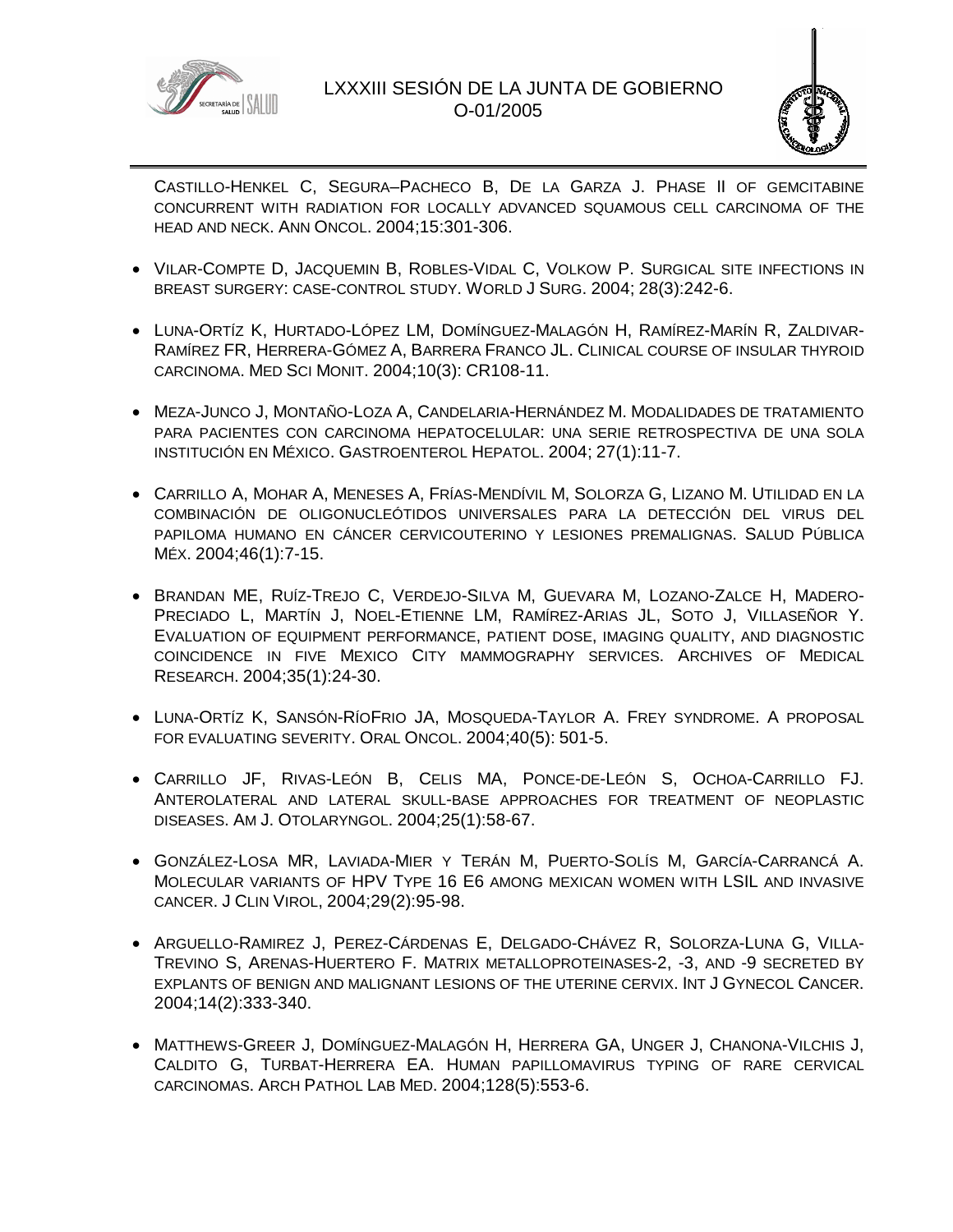



- VOLKOW P, VELASCO SR, MUELLER N, PONCE DE LEÓN S, SIERRA-MADERO JG, SADA E, SOTO JL, PÉREZ-ANCONA F, RUÍZ-PALACIOS G, CASTILLO JR, MOHAR A. TRANSFUSION-ASSOCIATED HIV INFECTION IN MEXICO RELATED TO PAID BLOOD DONORS; HIV EPIDEMIC. INT J STD AIDS. 2004;15(5):337-42.
- MOSQUEDA-TAYLOR A, LUNA-ORTÍZ K, IRIGOYEN-CAMACHO ME, DÍAZ-FRANCO MA, COLL-MUNOZ AM. EFFECT OF PILOCARPINE HYDROCHLORIDE ON SALIVARY PRODUCTION IN PREVIOUSLY IRRADIATED HEAD AND NECK CANCER PATIENTS. MED ORAL. 2004;9(3):204-11.
- LUNA-ORTÍZ K, NUÑEZ-VALENCIA ER, TAMEZ-VELARDE M, GRANADOS-GARCÍA M. QUALITY OF LIFE AND FUNCTIONAL EVALUATION AFTER SUPRACRICOID PARTIAL LARYNGECTOMY WIT CRICOHYOIDOEPIGLOTTOPEXY IN MEXICAN PATIENTS. J LARYNGOL OTOL. 2004;118(4):284-8.
- RAFFIN-POHLMANN P, SUCHIL-BERNAL L, FUENTES ALBURO A, BUTER J, GALLARDO-RINCÓN D, MOHAR A, MAYORDOMO JI, VAN DER HOEVEN JJM, VAN DER WALL E, DE GRUIJL TD, PINEDO HM, PROLONGED NEOADJUVANT TREATMENT PLUS GM-CSF IN LOCALLY ADVANCED BREAST CANCER: CLINICAL AND BIOLOGICAL CONCEPTS. REV. ONCOL. 2004;6(3):130-9.
- DOMÍNGUEZ-MALAGÓN H, INTRACELLULAR COLLAGEN AND FIBRONEXUS IN FIBROMATOSIS AND OTHER FIBROBLASTIC TUMORS. REV. ULTRASTRUCTURAL PATHOLOGY. 2004, 28:67-73.
- LUNA-ORTÍZ K, HURTADO-LÓPEZ LM, VALDERRAMA-LANDAETA JL, RUÍZ-VEGA A. THYROGLOSSAL DUCT CYST WITH PAPILLARY CARCINOMA: WHAT MUST BE DONE? THYROID. 2004 MAY;14(5):363-6.
- GRANADOS-GARCÍA M, BLANCO-SALAZAR A, POITEVIN-CHACÓN A, AGUILAR-PONCE JL, HERRERA-GÓMEZ A, LUNA-ORTÍZ K, VILLAVICENCIO-VALENCIA V. SQUAMOUS CELL SKIN CARCINOMA OF THE HEAD AND NECK: RESULTS OF TREATMENT FOR ADVANCED DISEASE. REV. ONCOL. 2004;6(5):302-6.
- MONDRAGÓN-SÁNCHEZ R, GÓMEZ-GÓMEZ E, GARDUÑO-LÓPEZ AL, MONDRAGÓN-SÁNCHEZ A, BERNAL-MALDONADO R, MARTÍNEZ-GONZÁLEZ N, RUIZ-MOLINA JM. SUGICAL MANAGEMENT OF BENIGN AND CYSTIC LEVER LESIONS. REV. ONCOL. 2004;6(5):295-301.
- DE LA CRUZ-HERNÁNDEZ E, MOHAR-BETANCOURT A, LIZANO-SOBERÓN M, ELEMENTOS VÍRICOS Y CELULARES QUE INTERVIENEN EN EL PROCESO DE REPLICACIÓN DEL VIRUS DEL PAPILOMA HUMANO. . REV. ONCOL. 2004;6(5):263-71.
- OÑATE-OCAÑA LF. LA UTILIDAD DE LA LAPAROSCOPIA EN EL MANEJO DE PACIENTES CON CARCINOMA GÁSTRICO. REV. ONCOL. 2004;6(5):261-2.
- LIZARRAGA F, MALDONADO V, MELENDEZ-ZAJGLA J. TISSUE INHIBITOR OF METALLOPROTEINASES-2 GROWTH-STIMULATORY ACTIVITY IS MEDIATED BY NUCLEAR FACTOR-KAPPA B IN A549 LUNG EPITHELIAL CELLS. INT J BIOCHEM CELL BIOL. 2004;36(8):1655-63.
- HES O, HORA M, PÉREZ-MONTIEL DM, SUSTER S, ALVARADO CI, CURIK R, SOKOL L, ONDIC O, MIKULASTIK J, BETLACH J, PEYCHL L, HRABAL P, KODET R, STRAKA L, FERAK I, MICHAL M,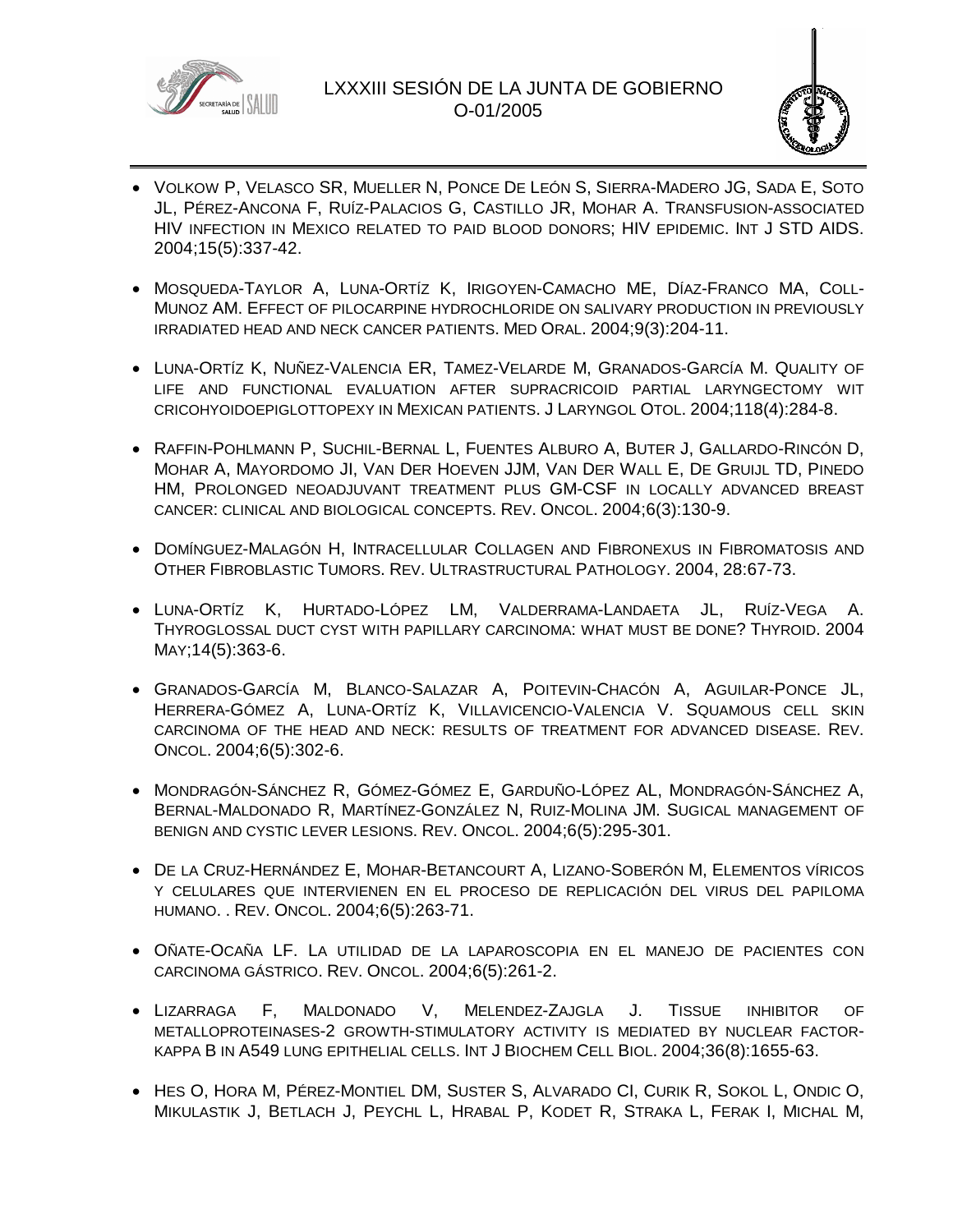



KASTNER J, CHUDACEK Z. VRETENOBUNECNÝ A KUBOIDÁLNÍ RENÁLNÍ KARCINOM (LOOPOM) POPIS 13 PRIPADU (SPINDLE AND CUBOIDAL RENAL CELL CARCINOMA (LOOPOM). DESCRIPTION OF 13 CASES. CAS LEK CESK. 2004;143(3):169-73.

- MARTÍNEZ-SAÍD H, RINCÓN DG, MONTES DE OCA MM, RUÍZ GC, PONCE JL, LÓPEZ-GRANIEL CM. PREDICTIVE FACTORS FOR IRRESECTABILITY IN ADVANCED OVARIAN CANCER. INT J GYNECOL CANCER. 2004;14(3):423-30.
- EFFERTH T, RAMÍREZ T, GEBHART E, HALATSCH ME. COMBINATION TREATMENT OF GLIOBLASTOMA MULTIFORME CELL LINES WITH THE ANTI-MALARIAL ARTESUNATE AND THE EPIDERMAL GROWTH FACTOR RECEPTOR TYROSINE KINASE INHIBITOR OSI-774. BIOCHEMICAL PHARMACOLOGY. 2004; 67(9):1689-700.
- OÑATE-OCAÑA LF, MONTESDEOCA R, LÓPEZ-GRANEL CM, AIELLO-CROCIFOGLIO V, MONDRAGÓN-SÁNCHEZ R, CORTINA-BORJA M, HERRERA-GOEPFERT R, OROS-OVALLE C, GALLARDO-RINCÓN D, IDENTIFICATION OF PATIENTS WITH HIGH-RISK LYMPH NODE-NEGATIVE COLORECTAL CANCER AND POTENTIAL BENEFIT FROM ADJUVANT CHEMOTHERAPY. JPN J CLIN ONCOL. 2004;34(6)323-328.
- CHÁVEZ-BLANCO A, PÉREZ-SÁNCHEZ V, GONZÁLEZ-FIERRO A, VELEZ-CHÁVEZ T, CANDELARIA-HERNÁNDEZ M, CETINA L, VIDAL S, DUEÑAS-GONZÁLEZ A. HER2 EXPRESSION IN CERVICAL CANCER AS A POTENTIAL THERAPEUTIC TARGET. BMC CANCER 2004, 4:59.
- CETINA-L, RIVERA B, CANDELARIA M, DE LA GARZA J, DUEÑAS-GONZÁLEZ A. CHEMORADIATION WITH GEMCITABINE FOR CERVICAL CANCER IN PATIENTS WITH RENAL FAILURE. ANTI-CANCER DRUGS. 2004,15(8):761-766.
- GÓMEZ-GÓMEZ E, MONDRAGÓN-SÁNCHEZ R, BERNAL-MALDONADO R, MENESES-GARCÍA A. MALIGNANT FIBROUS HISTIOCYTOMA OF THE LIVER. REV. ONCOL. 2004;6(6):374-7.
- PÉREZ-MONTIEL D, SALMERÓN AA, DOMÍNGUEZ-MALAGÓN H. MULTICYSTIC ENDOMETRIAL STROMAL SARCOMA. ANN DIAGN PATHOL. 2004;8(4):213-8.
- MEJÍA-NOVELO A, ALVARADO-MIRANDA A, MORALES-VÁZQUEZ F, GAMBOA-VIGNOLE C, NUÑEZ-GÓMEZ R, CASTAÑEDA-SOTO N, DUEÑAS-GONZÁLEZ A, CANDELARIA-HERNÁNDEZ M, LARA-MEDINA F. OCULAR METASTASES FROM BREAST CARCINOMA. MED ONCOL. 2004;21(3):217-222.
- FARIAS LM, OCAÑA DB, DÍAZ L, LARREA F, AVILA-CHÁVEZ E, CADENA A, HINOJOSA LM, LARA G, VILLANUEVA LA, VARGAS C, HERNÁNDEZ-GALLEGOS E, CAMACHO-ARROYO I, DUEÑAS-GONZÁLEZ A, PÉREZ-CÁRDENAS E, PARDO LA, MORALES A, TAJA-CHAYEB L, ESCAMILLA J, SÁNCHEZ-PEÑA C, CAMACHO J.. ETHER A GO-GO POTASSIUM CHANNELS AS HUMAN CERVICAL CANCER MARKERS. CANCER RESEARCH. 2004;64(19):6996-7001.
- **SERRANO A, GERSON R. EL CÁNCER, LA MUERTE Y LA TANATOLOGÍA. REVISTA INTERNACIONAL** DE TANATOLOGÍA Y SUICIDIO. 2004;1:7-10.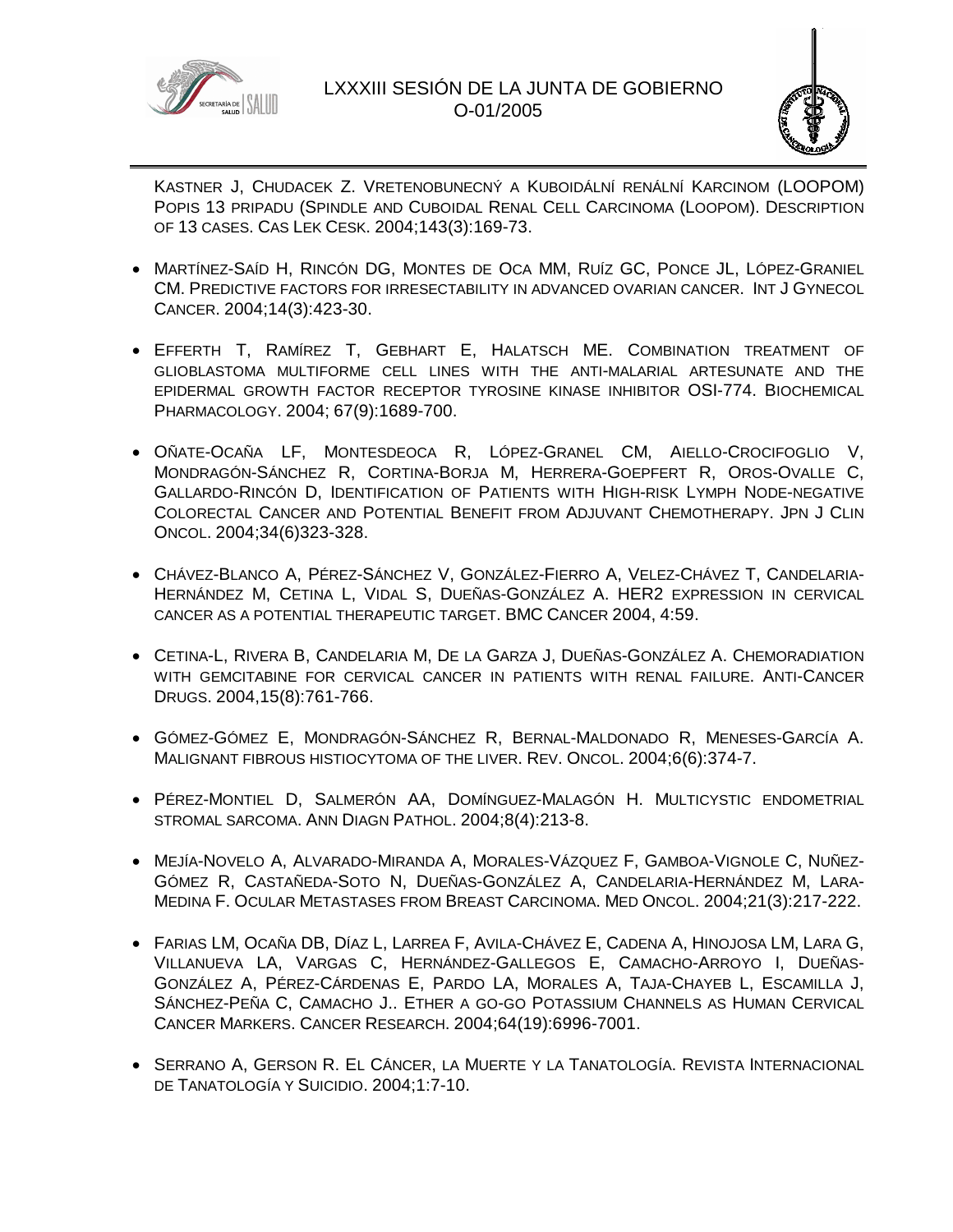



- LUNA-ORTÍZ K, GÜEMES-MEZA A, VILLAVICENCIO-VALENCIA V, MOSQUEDA-TAYLOR A. LIP CANCER EXPERIENCE IN MEXICO. AN 11-YEAR RETROSPECTIVE STUDY. ORAL ONCOL. 2004;40(10):992-999.
- ESPINOSA M, CANTÚ D, LÓPEZ CM, DE LA GARZA JG, MALDONADO V, MELÉNDEZ-ZAJGLA J. SMAC IS EXPRESSED DE NOVO IN A SUBSET OF CERVICAL CANCER TUMORS. BMC CANCER. 2004 NOV 23;4(1):84.
- CALDERÓN-GARCIDUEÑAS L, REED W, MARONPOT R, HENRÍQUEZ-ROLDAN C, DELGADO-CHÁVEZ R, CALDERÓN-GARCIDUEÑAS A, DRAGUSTINOVIS I, FRANCO-LIRA M, ARAGON-FLORES M, SOLT A, ALTENBURG M, TORRES-JARDON R, SWENBERG J. BRAIN INFLAMMATION AND ALZHEIMER'S-LIKE PATHOLOGY IN INDIVIDUALS EXPOSED TO SEVERE AIR POLLUTION. TOXICOL PATHOL. 2004;32(6):650-8.
- DOMÍNGUEZ-MALAGÓN H, CANO-VALDEZ AM, MOSQUEDA-TAYLOR A, HES O. FOLLICULAR DENDRITIC CELL SARCOMA OF THE PHARYNGEAL REGION: HISTOLOGIC, CYTOLOGIC, IMMUNOHISTOCHEMICAL, AND ULTRASTRUCTURAL STUDY OF THREE CASES. ANN DIAGN PATHOL. 2004;8(6):325-32.

# **ACTIVIDADES RELEVANTES**

EN EL PERÍODO COMPRENDIDO ENTRE EL 1 DE ENERO Y EL 31 DE DICIEMBRE DEL 2004 SE REGISTRARON LAS SIGUIENTES ACTIVIDADES RELEVANTES:

SE PUBLICARON 72 ARTÍCULOS, DE LOS CUALES 28 (39%) PERTENECEN A REVISTAS DE ALTO IMPACTO DE LOS GRUPOS III, IV Y V.

LA CALIDAD DE TRES PROYECTOS DE INVESTIGACIÓN FUE RECOMPENSADA, CON LA ASIGNACIÓN DE FINANCIAMIENTO POR EL PROGRAMA DE FONDOS SECTORIALES Y MIXTOS CONACYT; CON LO QUE SE APOYARÁ EL DESARROLLO DE DOS LÍNEAS DE INVESTIGACIÓN ENCAMINADAS A MEJORAR EL CONOCIMIENTO DE LA BIOLOGÍA TUMORAL Y LA TERCERA PERMITIRÁ INCREMENTAR EL CONOCIMIENTO EN LAS INFECCIONES NOSOCOMIALES.

- EFECTOS IN VITRO DE LAS PM10 Y PM2.5 EN LAS LIPOPROTEÍNAS DE BAJA DENSIDAD Y EN LA ACTIVIDAD DE LOS RECEPTORES SCAVENGER EN UNA LÍNEA DE MACRÓBAGAS.
- ESTUDIO DE LOS MECANISMOS CELULARES EN EL ESTABLECIMIENTO DE LA METASTASIS PULMONAR EN PACIENTES CON CÁNCER DE MAMA.
- HEMOCULTIVOS A TRAVÉS DEL CATETER. ¿ES INFECCIÓN O COLONIZACIÓN?

DURANTE ESTE PERÍODO, SE PRESENTARON 63 TRABAJOS CIENTÍFICOS EN DIECISEIS REUNIONES INTERNACIONALES Y 39 TRABAJOS CIENTÍFICOS EN ONCE REUNIONES NACIONALES; EN ESTAS PRESENTACIONES SE MOSTRARON LOS RESULTADOS OBTENIDOS EN VARIOS ESTUDIOS EN DIFERENTES LÍNEAS DE INVESTIGACIÓN CLÍNICA Y TRANSNACIONAL, EN LAS NEOPLASIAS QUE AFECTAN MÁS FRECUENTEMENTE A LOS MEXICANOS.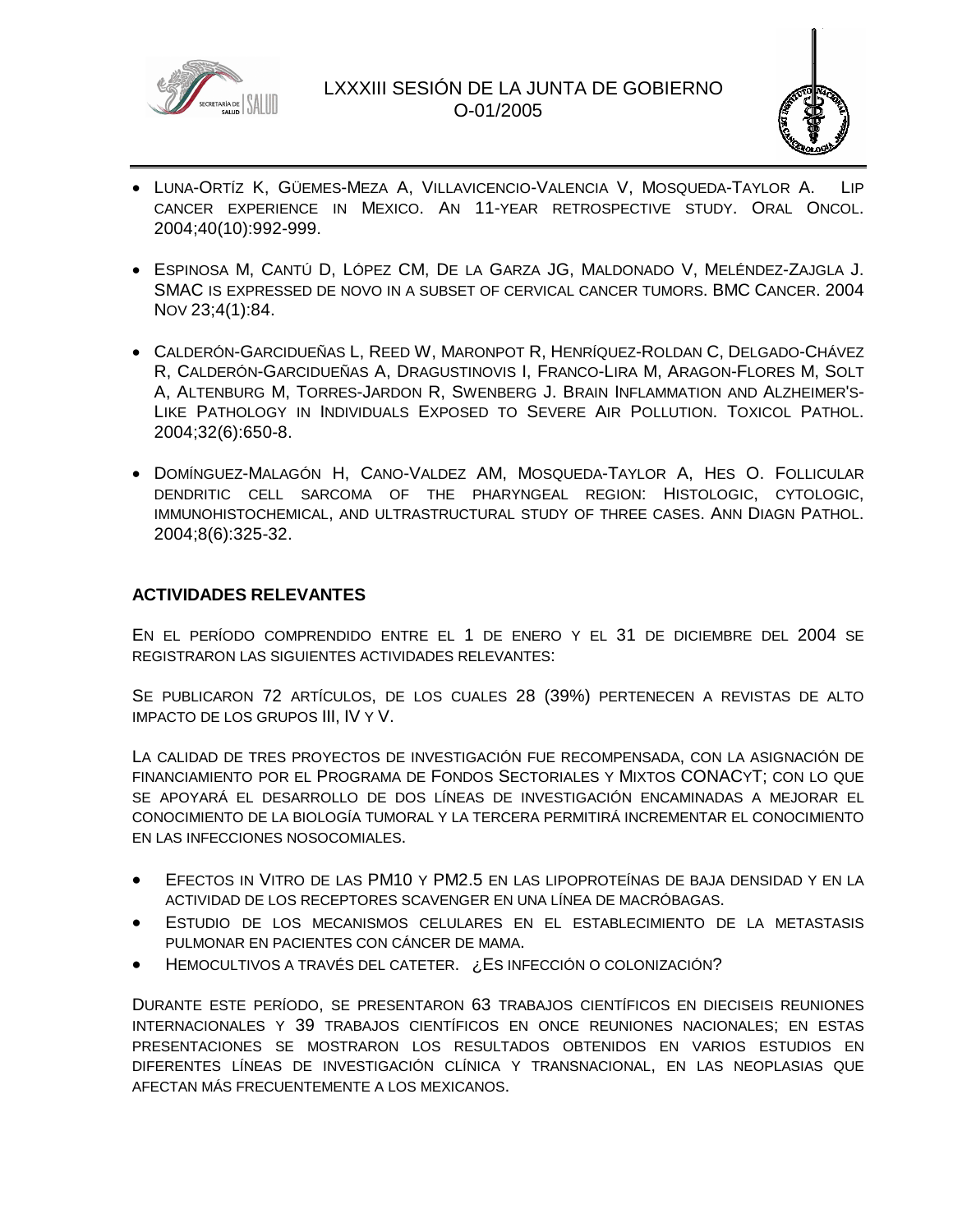



ASIMISMO, DURANTE ESTE LAPSO, LA TRAYECTORIA DE LOS INVESTIGADORES SE VIÓ RECONOCIDA, DEBIDO A QUE SE OBTUVIERON LOS SIGUIENTES ESTÍMULOS A LA PRODUCCIÓN CIENTÍFICA 2004:

|   | <b>NOMBRE</b>                    | SII     | <b>NIVEL DE ESTIMULO</b> |
|---|----------------------------------|---------|--------------------------|
|   | <b>GARCÍA CARRANCA ALEJANDRO</b> | ICM "E" | Ш                        |
| 2 | <b>LIZANO SOBERON MARCELA</b>    | ICM "D" |                          |
| 3 | MUÑOZ RIVERA MIRIAM              | ICM "D" |                          |
|   | <b>TREJO BECERRIL CATALINA</b>   | ICM "D" |                          |
| 5 | RUÍZ-GODOY RIVERA LUZ MARÍA      | ICM "C" |                          |
| 6 | TAJA CHAYEB LUCIA GUADALUPE      | ICM "C" |                          |
|   | RAMÍREZ HERNÁNDEZ TZUTZUY        | ICM "B" |                          |

#### INGRESOS Y PROMOCIONES DEL SISTEMA NACIONAL DE INVESTIGADORES:

|    | <b>NOMBRE DEL INVESTIGADOR</b>          | <b>CATEGORÍA</b><br><b>S.N.I.</b> | <b>MOVIMIENTO</b> |
|----|-----------------------------------------|-----------------------------------|-------------------|
| 1  | DE LA GARZA SALAZAR JAIME GUADALUPE     |                                   | PROMOCIÓN         |
| 2  | VOLKOW FERNÁNDEZ PATRICIA A.            |                                   | PROMOCIÓN         |
| 3  | HERRERA MONTALVO LUIS ALONSO            |                                   | PROMOCIÓN         |
| 4  | <b>GARCÍA CARRANCA ALEJANDRO MANUEL</b> |                                   | RATIFICACIÓN      |
| 5  | BARRERA FRANCO JOSÉ LUIS                |                                   | RATIFICACIÓN      |
| 6  | <b>HERRERA GOEPFERT ROBERTO</b>         |                                   | RATIFICACIÓN      |
|    | <b>GARCÍA LÓPEZ PATRICIA</b>            |                                   | RATIFICACIÓN      |
| 8  | <b>DRUCKER ZERTUCHE MONICA</b>          |                                   | RATIFICACIÓN      |
| 9  | LÓPEZ GRANIEL CARLOS MARIO              |                                   | <b>INGRESO</b>    |
| 10 | CANDELARIA HERNÁNDEZ MYRNA              |                                   | <b>INGRESO</b>    |
| 11 | CHANONA VILCHIS GREGORIO                |                                   | <b>INGRESO</b>    |
| 12 | LUNA ORTÍZ KUAUHYAMA                    |                                   | <b>INGRESO</b>    |
| 13 | PÉREZ MONTIEL DELIA                     |                                   | <b>INGRESO</b>    |

FUERON ACEPTADAS LAS SIGUIENTES PREPROPUESTAS, POR EL FONDO SECTORIAL DE INVESTIGACIÓN EN SALUD Y SEGURIDAD SOCIAL (SSA/IMSS/ISSSTE-CONACYT):

- PREVENCIÓN DE TOXICIDAD SECUNDARIA A TIOPURINAS, A TRAVÉS DE LA BÚSQUEDA DE POLIMORFISMOS DE TIOPURINMETILTRANSFERASA POR DHPLC EN PACIENTES CON LEUCEMIA AGUDA LINFOBLÁSTICA TRATADOS CON TIOPURINAS (DRA. MYRNA GLORIA CANDELARIA HERNÁNDEZ),
- MARCADORES MOLECULARES PRONÓSTICOS EN CÁNCER DE MAMA EN EL INSTITUTO NACIONAL DE CANCEROLOGÍA (DRA. LAURA LETICIA TIRADO GÓMEZ),
- CARACTERIZACIÓN DE PATRONES DE EXPRESIÓN GÉNICA DE TIPOS Y VARIANTES DE VPH DE ALTO RIESGO EN LESIONES PREMALIGNAS Y CÁNCER DE CÉRVIX EN MUJERES MEXICANAS (MARCELA LIZANO SOBERÓN).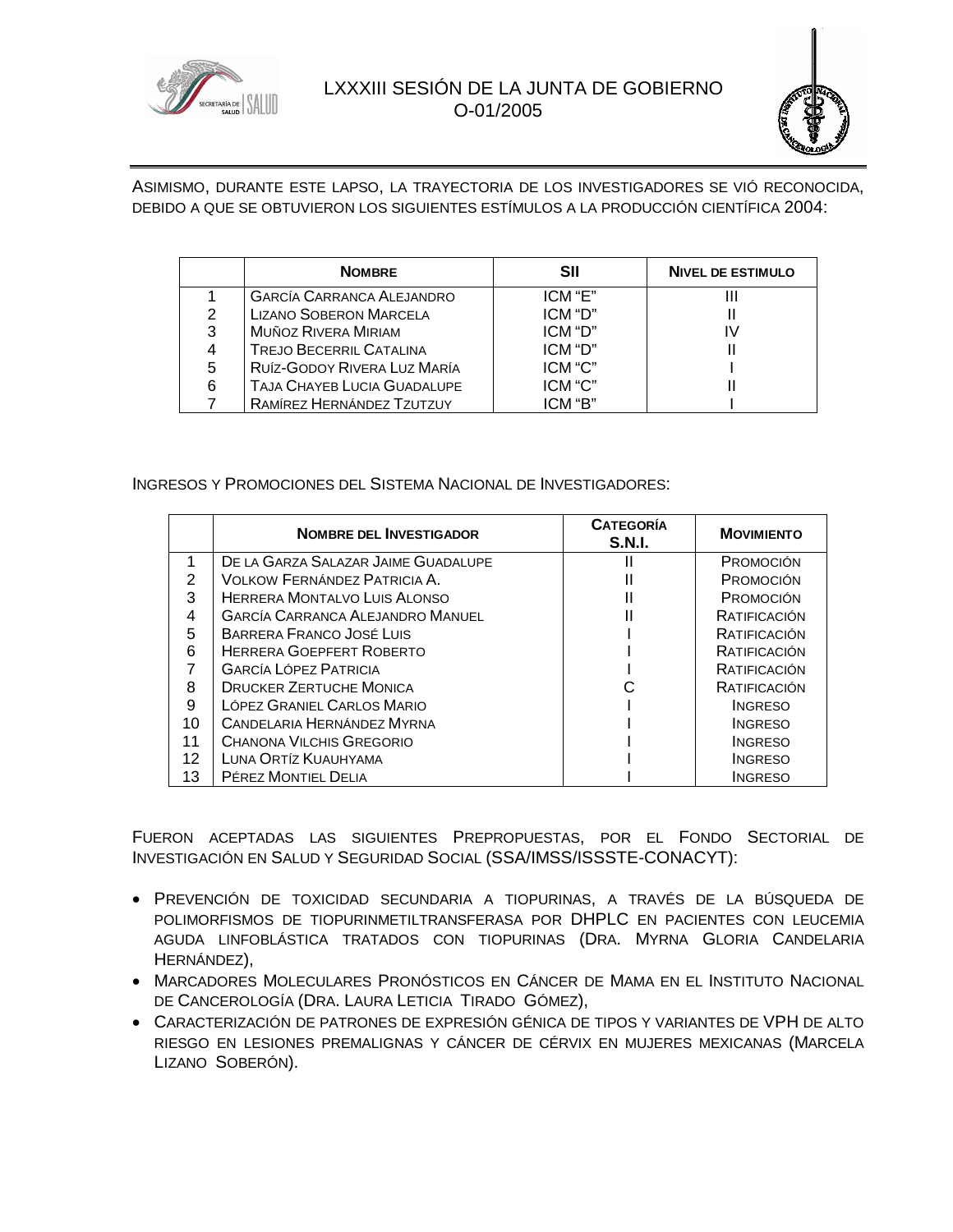



SE OBTUVO EL INGRESO A LA ACADEMIA MEXICANA DE CIENCIAS DE LA DRA. EMMA VERASTEGUI ÁVILES Y DEL DR. ALFONSO DUEÑAS GONZÁLEZ; ASÍ COMO A LA SOCIEDAD DE BIOQUÍMICA DE MÉXICO Y A LA AMERICAN ASSSOCIATION FOR CANCER RESEARCH DEL DR. JORGE MELÉNDEZ ZAJGLA.

SE CONTINÚA CON EL INTERCAMBIO DE INVESTIGADORES CON INSTITUCIONES DE ALTO PRESTIGIO; ENTRE LOS CUALES DESTACA UNA INVESTIGADORA QUE ACUDIÓ AL "INSTITÜT FÜR KLINISCHE PHARMAKOLOGIE", PARA COMPLEMENTAR TÉCNICAS DE LABORATORIO QUE PERMITIRÁN IMPLEMENTAR UN LABORATORIO DE FARMACOGENÓMICA; ASIMISMO, UN CLÍNICO ACUDIÓ AL CENTRO ONCOLÓGICO INTERNACIONAL "MD ANDERSON CANCER CENTER" PARA EVALUACIÓN DE NUEVOS TRATAMIENTOS EN NEOPLASIAS DE MAMA Y DOS INVESTIGADORAS TUVIERON UNA ESTANCIA EN EL DNA LABORATORIUM, ACADEMISCH ZIEKENHUIS MAASTRICHT EN MASSTRICHT, HOLANDA CON EL DR. P. J. HERBERGS, EN DONDE TUVIERON UN ENTRENAMIENTO EN "ANÁLISIS DE MUTACIONES EN EL GEN BRCA-1 CON EL SISTEMA DE DHPLC TRANSGENOMICS WAVE".

TAMBIÉN SE OBTUVIERON LOS SIGUIENTES PREMIOS:

- EL DR. LUIS ALONSO HERRERA MONTALVO, SUBDIRECTOR DE INVESTIGACIÓN BÁSICA, RECIBIÓ LA MEDALLA "ALFONSO CASO" POR SER UNO DE LOS MEJORES ESTUDIANTES DEL DOCTORADO EN CIENCIAS BIOMÉDICAS.
- PRIMER PREMIO EN EL ÁREA DE INVESTIGACIÓN BÁSICA A LOS INVESTIGADORES PILAR ZAMBRANO, BLANCA SEGURA-PACHECO, ENRIQUE PÉREZ-CÁRDENAS, LUCELY CETINA, LUCÍA TAJA-CHAYEB, ALMA CHÁVEZ-BLANCO, CATALINA TREJO-BECERRIL, ALMA REVILLA-VÁZQUEZ, KARINA SANDOVAL Y ALFONSO DUEÑAS GONZÁLEZ. POR SU TRABAJO "INHIBICIÓN DE LA METILACIÓN Y RE-EXPRESIÓN DE GENES SUPRESORES INACTIVADOS POR METILACIÓN EN CÁNCER. ESTUDIO FASE I DE HIDRALAZINA EN PACIENTES CON CÁNCER CERVICOUTERINO", PRESENTADO EN EL IX ENCUENTRO NACIONAL DE INVESTIGADORES.

ASIMISMO, FUE OTORGADA LA BECA PARKER B. FRANCIS, OBTENIDA POR PRIMERA VEZ EN MÉXICO, A LA DRA. CLAUDIA GARCÍA CUELLAR PARA EL PERIODO JUNIO 2004- JUNIO 2007 Y SE OBTUVO EL GRADO DE MAESTRO EN CIENCIAS DE BLANCA ANGÉLICA SEGURA PACHECO Y ALMA DELIA CHÁVEZ BLANCO Y EL GRADO DE DOCTOR EN CIENCIAS DE ERNESTO ALFARO MORENO.

# **DOCENCIA**

EN EL MES DE MARZO SE INICIÓ EL AÑO ESCOLAR 2004-2005 CON EL PROGRAMA DE ESPECIALIZACIÓN PARA MÉDICOS RESIDENTES, QUE CUENTA CON 43 BECARIOS DE LA SECRETARÍA DE SALUD Y 35 DIRECTOS, CON UN TOTAL DE 78 PARTICIPANTES; DE ACUERDO A SUS LUGARES DE PROCEDENCIA 56 SON NACIONALES Y 22 EXTRANJEROS; 5 DE NICARAGUA, 3 DE HONDURAS, 2 DE PANAMÁ, 2 DE COLOMBIA, 2 DE VENEZUELA, 2 DE GUATEMALA, 1 DE REPUBLICA DOMINICANA, 1 DE PARAGUAY, 1 DE BOLIVIA, 1 DE REPÚBLICA DEL SALVADOR, 1 DE BELICE Y 1 DE MACEDONIA, COMPARATIVAMENTE CON EL MISMO PERÍODO DE 2003 SE OBTUVO UN DECREMENTO DEL 3% (2 RESIDENTES).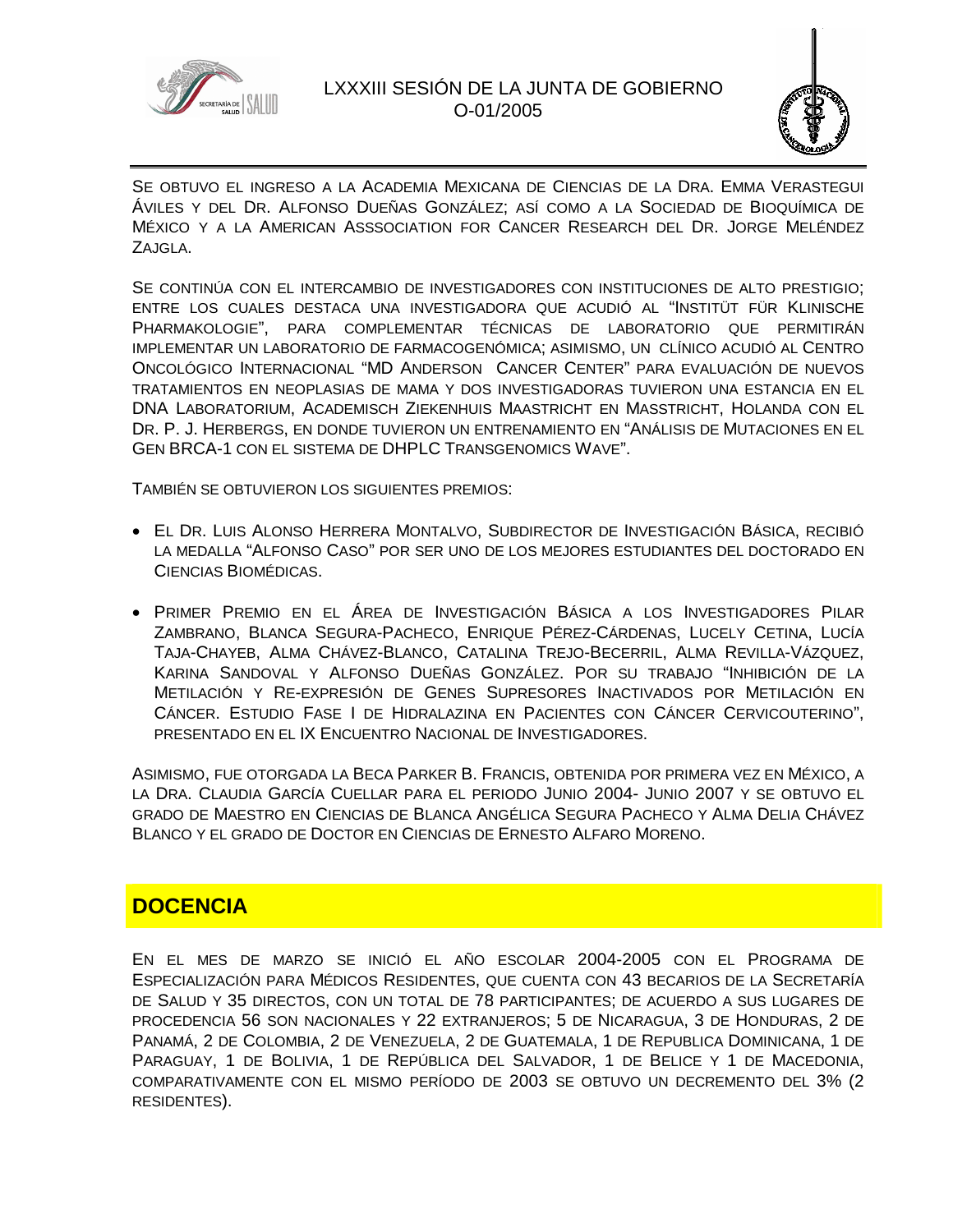



SE REALIZARON 12 CURSOS DE ESPECIALIZACIÓN, UNO MÁS QUE EL MISMO PERÍODO DEL AÑO ANTERIOR, 10 CON RECONOCIMIENTO UNIVERSITARIO: CIRUGÍA ONCOLÓGICA, ONCOLOGÍA MÉDICA, HEMATOLOGÍA, RADIO-ONCOLOGÍA, CITOPATOLOGÍA, PATOLOGÍA ONCOLÓGICA, RADIOLOGÍA ONCOLÓGICA, ALGOLOGÍA, ENDOSCOPIA GASTROINTESTINAL Y ENDOSCOPIA TERAPÉUTICA Y 2 CURSOS SIN RECONOCIMIENTO UNIVERSITARIO: GINECOLOGÍA ONCOLÓGICA Y PSICO-ONCOLOGÍA.

DURANTE EL PERÍODO QUE SE INFORMA, SE IMPARTIERON 106 CURSOS CON LA SIGUIENTE DISTRIBUCIÓN: 12 PARA ESPECIALIZACIÓN, 6 DE PREGRADO-MEDICINA, 7 DE PREGRADO-OTRAS ESPECIALIDADES, 1 CURSO TÉCNICO Y POSTÉCNICO, 15 DE EDUCACIÓN MÉDICA CONTINUA, 62 DE CAPACITACIÓN PARA EL PERSONAL ADMINISTRATIVO Y DE ENFERMERÍA Y 3 DE EDUCACIÓN PARA LA SALUD.

DURANTE EL PERÍODO ENERO-DICIEMBRE DEL 2004, EL NÚMERO DE RECURSOS HUMANOS FORMADOS (300) Y CAPACITADOS (5,398), ASCENDIÓ A 5,698 ALUMNOS, CIFRA SUPERIOR EN UN 5% A LA META PROGRAMADA (5,430), Y 11% MAYOR QUE EL NÚMERO DE ALUMNOS FORMADOS Y CAPACITADOS EN EL MISMO PERÍODO DE 2003 (5,129). SE REALIZARON 48 SESIONES CLÍNICAS GENERALES Y 200 ANATOMOCLÍNICAS. EN FOMENTO PARA LA SALUD SE ATENDIERON 1,200 PACIENTES, A TRAVÉS DEL GRUPO RETO, REHABILITACIÓN EN FONIATRÍA Y CLÍNICA DE TABAQUISMO.

ES IMPORTANTE DESTACAR EL APOYO QUE EL INSTITUTO HA BRINDADO SOBRE ONCOLOGÍA A 27 INSTITUCIONES DE SALUD Y EDUCATIVAS DEL PAÍS, A TRAVÉS DE CURSOS CON DURACIÓN DE DOS A TRES MESES Y EN LOS QUE SE RECIBIERON 300 ALUMNOS DE INSTITUCIONES OFICIALES, PRIVADAS DEL D.F. Y DE DIFERENTES ESTADOS DE LA REPÚBLICA.

# **SE LLEVARON A CABO LOS CURSOS:**

- **5º. CURSO DE MEDICINA TRANSFUSIONAL Y AFÉRESIS,** SE LLEVÓ A CABO DEL 21 AL 23 DE ENERO DEL PRESENTE AÑO, CON EL OBJETIVO DE HACER QUE LOS PROFESIONALES DE LA SALUD ADQUIERAN LOS CONOCIMIENTOS BÁSICOS DE MEDICINA TRANSFUSIONAL.
- **6º. CURSO DE CÁNCER EN NIÑOS,** SE LLEVÓ A CABO EL 11 Y 12 DE MARZO DEL 2004, CON EL OBJETIVO DE PROPORCIONAR AL PERSONAL Y PARAMÉDICO DE PRIMER CONTACTO, EL CONOCIMIENTO BÁSICO SOBRE LAS NEOPLASIAS MALIGNAS MÁS COMUNES EN NIÑOS, SU ABORDAJE, DIAGNÓSTICO Y TRATAMIENTO.
- **CURSO CIRUGÍA ONCOLÓGICA PARA EL CIRUJANO GENERAL,** SE REALIZÓ EL 22 Y 23 DE ABRIL DEL 2004, CON EL OBJETIVO DE CONOCER LOS FUNDAMENTOS PRINCIPALES DE LA RESECCIÓN QUIRÚRGICA ONCOLÓGICA, EL ABORDAJE DEL PACIENTE CON SOSPECHA DE CÁNCER EN LOS DIFERENTES ORGANOS, ASÍ COMO DISCUTIR LOS ABORDAJES DIAGNÓSTICOS Y TERAPÉUTICOS EN ALGUNOS PUNTOS DE CONTROVERSIA DEL CÁNCER.
- **6º. CURSO DE TABAQUISMO "FUMAR EMPOBRECE",** SE IMPARTIÓ EL 21 DE MAYO DEL PRESENTE AÑO, CON EL OBJETO DE INFORMAR Y CREAR CONCIENCIA EN LOS PROFESIONALES SANITARIOS, PADRES DE FAMILIA, ESTUDIANTES Y PUBLICO EN GENERAL, DE CÓMO LA PUBLICIDAD DEL TABACO Y LOS IMPUESTOS BAJOS ANIMAN A LA GENTE A GASTAR SU DINERO EN CIGARROS, EN LUGAR DE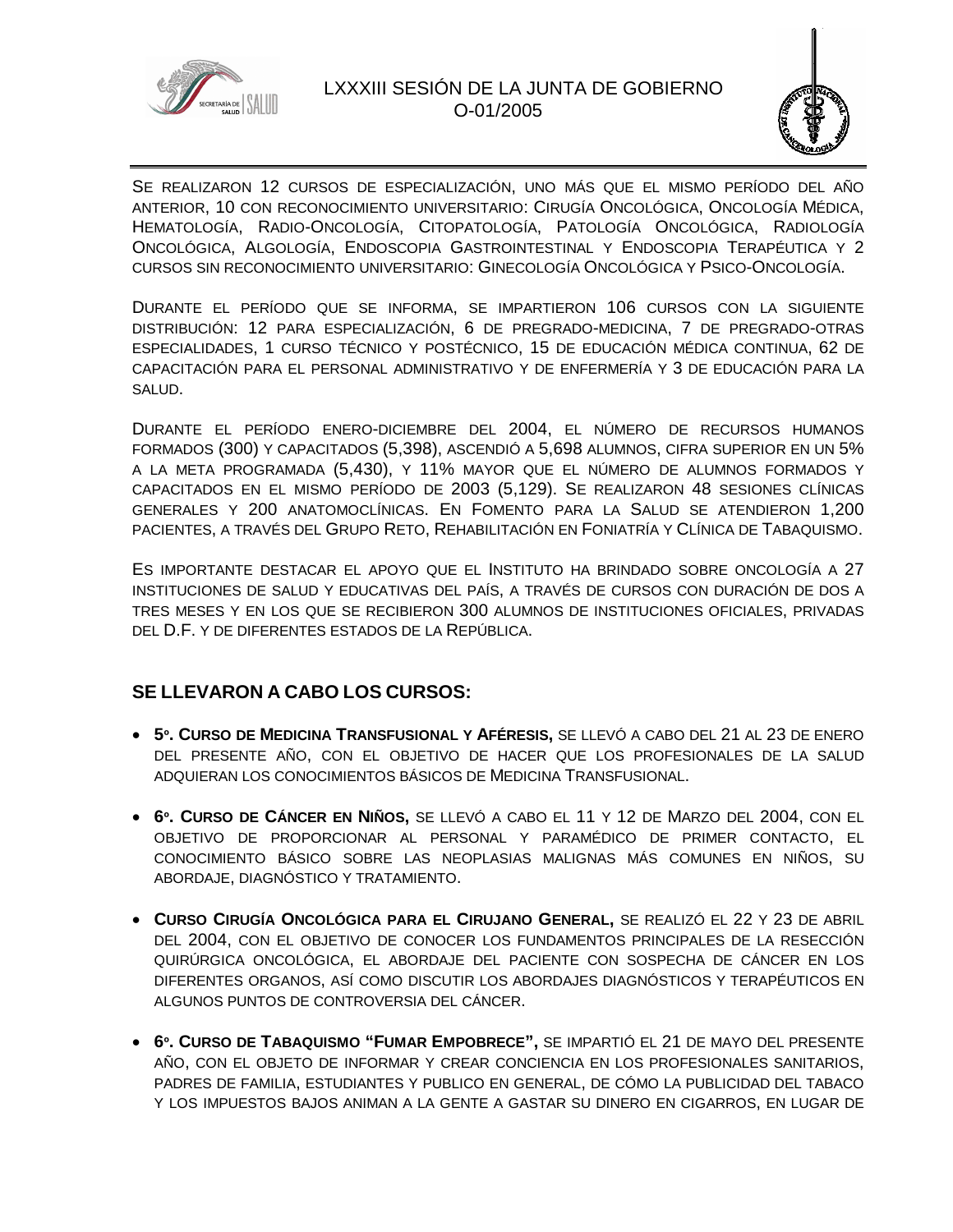



ALIMENTOS U OTRAS NECESIDADES BÁSICAS, AUMENTANDO LA POBREZA DE CADA UNO DE ELLOS, DE SUS FAMILIAS, DE LA SOCIEDAD Y DE SU PAÍS.

- **IX CURSO CLÍNICO RADIOLÓGICO DE MAMA,** SE LLEVÓ A CABO LOS DÍAS 29 Y 30 DE ABRIL Y EL DÍA 1 DE MAYO DEL PRESENTE AÑO, EN EL CENTRO DE EXTENSIÓN UNIVERSITARIA EN LA CIUDAD DE PACHUCA, HIDALGO; SIMULTANEAMENTE SE REALIZÓ EL **II CURSO PARA TÉCNICOS RADIÓLOGOS EN MAMA Y EL CURSO DE CÁNCER EN LA MUJER** PARA GRUPOS DE APOYO Y PÚBLICO EN GENERAL; TODO ESTO, CON EL OBJETIVO DE QUE EL PARTICIPANTE REVISÉ ASPECTOS GENERALES DE LA GLÁNDULA MAMARIA, LA PATOLOGÍA MÁS FRECUENTE TANTO BENIGNA COMO MALIGNA DESDE EL PUNTO DE VISTA CLÍNICO, RADIOLÓGICO Y PATOLÓGICO Y SE ACTUALICE EN LOS MÉTODOS DE DETECCIÓN, DIAGNÓSTICO Y TRATAMIENTO DEL CÁNCER MAMARIO, CON LA FINALIDAD DE QUE AL FINALIZAR EL CURSO SEÁ CAPAZ DE APLICAR EL CONOCIMIENTO ADQUIRIDO EN SU PRÁCTICA DIARIA PARA OBTENER EXPERIENCIA FUTURA.
- **XVI CONGRESO NACIONAL DE ENFERMERÍA ONCOLÓGICA "REALIDADES Y RETOS DEL PROFESIONAL DE ENFERMERÍA ANTE EL CÁNCER EN MÉXICO",** SE REALIZÓ DEL 23 AL 25 DE JUNIO DEL 2004 CON LA FINALIDAD DE DIFUNDIR LOS AVANCES CIENTÍFICOS Y TÉCNICOS EN ONCOLOGÍA, QUE LE PERMITAN AL PROFESIONAL DE ENFERMERÍA PARTICIPAR EN LAS ESTRATEGIAS DE PREVENCIÓN DEL CÁNCER; ASÍ COMO ELEVAR LA CALIDAD EN EL CUIDADO INTEGRAL DEL PACIENTE CON CÁNCER.
- **III CURSO DE GRAPEO MECÁNICO EN CIRUGÍA Y ELECTROCIRUGÍA AVANZADA,** SE IMPARTIÓ EL DÍA 2 DE JULIO DEL 2004 Y FUE DIRIGIDO A CIRUJANOS ONCÓLOGOS, GINECONCÓLOGOS Y MÉDICOS RESIDENTES DE LAS MISMAS ÁREAS.
- EL INSTITUTO NACIONAL DE CANCEROLOGÍA Y LA ASOCIACIÓN MEXICANA DE ENDOSCOPIA GASTROINTESTINAL, LLEVARON A CABO EL **1ER. CURSO INTERNACIONAL "EVALUACIÓN INTEGRAL DE LAS ESTENOSIS MALIGNAS DEL TRACTO DIGESTIVO, TALLER DE COLOCACIÓN DE PRÓTESIS METÁLICAS"**; EL CUAL SE EFECTÚO LOS DÍAS 9 Y 10 DE JULIO DEL 2004, CON EL PROPÓSITO DE DAR A CONOCER EL MANEJO INTEGRAL DE ESTENOSIS MALIGNAS Y EL DESARROLLO DE DESTREZA EN LA COLOCACIÓN DE ENDOPRÓTESIS EXPANDIBLES.
- **CURSO CÁNCER EN EL HOMBRE**, SE LLEVÓ A CABO EL DÍA 14 DE AGOSTO DEL PRESENTE AÑO, CON EL OBJETIVO DE CONOCER LOS FACTORES DE RIESGO, LA SINTOMATOLOGÍA, EL TRATAMIENTO, LAS SECUELAS Y LA MODIFICACIÓN DE HÁBITOS PARA REDUCIR EL RIESGO EN LOS CÁNCERES MÁS FRECUENTES.
- **9ª. REUNIÓN DE TRABAJO SOCIAL EN ONCOLOGÍA "EL PACIENTE ONCOLÓGICO Y VIH",** SE REALIZÓ DEL 23 AL 24 DE SEPTIEMBRE DEL 2004, CON LA FINALIDAD DE IDENTIFICAR LAS DIFERENTES INSTITUCIONES QUE BRINDAN APOYO MÉDICO Y ASISTENCIAL; ASÍ COMO CONOCER LA PROBLEMÁTICA DE SALUD PÚBLICA QUE ESTE PADECIMIENTO TIENE.
- **II CURSO DE ARQUITECTURA DE LA INVESTIGACIÓN CLÍNICA,** SE REALIZÓ LOS DÍAS 8, 9 Y 10 DE SEPTIEMBRE DEL 2004, CON EL FIN DE BRINDAR UN PANORAMA GENERAL SOBRE LOS ASPECTOS METODOLÓGICOS Y ANALÍTICOS BÁSICOS UTILIZADOS EN LA INVESTIGACIÓN CLÍNICA; ASÍ COMO ANALIZAR LAS CARACTERÍSTICAS DE LOS DISEÑOS OBSERVACIONALES Y EXPERIMENTALES, SUS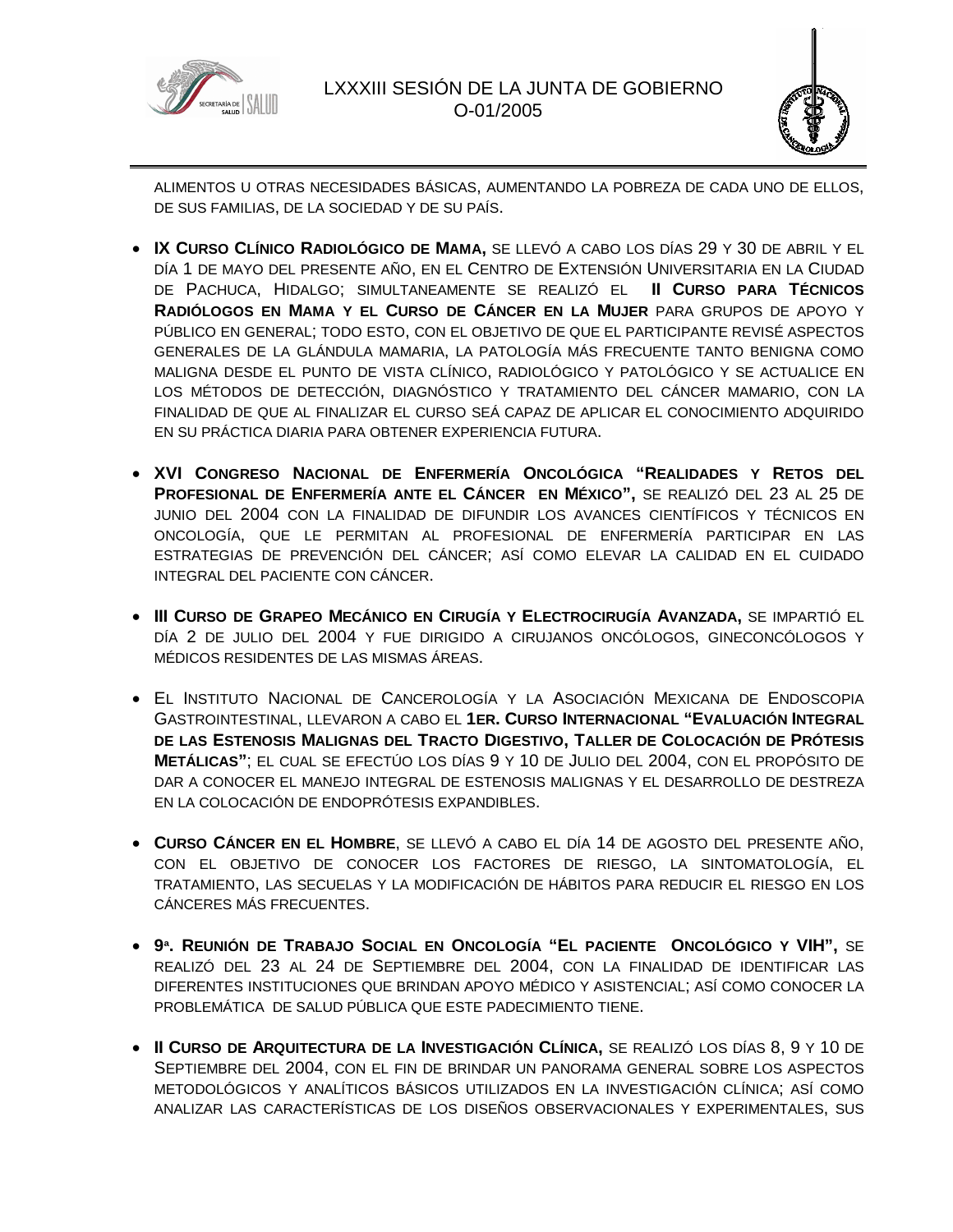



VENTAJAS Y DESVENTAJAS Y ESTABLECER LOS LINEAMIENTOS BÁSICOS PARA LA SELECCIÓN DE LOS SUJETOS DE INVESTIGACIÓN.

- EL INSTITUTO NACIONAL DE CANCEROLOGÍA Y LA ASOCIACIÓN MEXICANA DE PATÓLOGOS, A. C., REALIZARON EL **CURSO DE CITOPATOLOGÍA, INCAN 2004**, CON EL OBJETIVO DE CAPACITAR Y RECAPACITAR A LOS CITOTECNÓLOGOS, RESIDENTES DE PATOLOGÍA Y PATÓLOGOS, QUE EN SU FORMACIÓN O TRABAJO NO TIENEN CONTACTO FRECUENTE CON ESTA RAMA DE LA ANATOMÍA PATOLÓGICA.
- EL INSTITUTO NACIONAL DE CANCEROLOGÍA, LA UNIVERSIDAD NACIONAL AUTÓNOMA DE MÉXICO Y LA ASOCIACIÓN MEXICANA PARA EL ESTUDIO Y TRATAMIENTO DEL DOLOR, CELEBRARON EL 20º. ANIVERSARIO DE LA CLÍNICA DEL DOLOR DEL INCAN CON EL **CURSO INTERNACIONAL DEL DOLOR A LA PALIACIÓN,** DEL 13 AL 15 DE OCTUBRE DE 2004; CON EL OBJETIVO DE ESTIMULAR EL INTERÉS DE LOS ASISTENTES PARA PROFUNDIZAR EN EL CONOCIMIENTO DE LOS RECURSOS Y LAS TÉCNICAS MÁS MODERNAS PARA MITIGAR EL DOLOR BAJO UNA VISIÓN DE ALIVIO MULTIMODAL E INTERDISCIPLINARIO, DISCUTIR LOS CONCEPTOS MÁS ACTUALES Y ACEPTADOS MUNDIALMENTE DEL TRATAMIENTO DEL DOLOR Y LA MEDICINA PALIATIVA QUE CONTRIBUYAN A MEJORAR EL TRABAJO DEL EQUIPO DE SALUD.

# **ACTIVIDADES RELEVANTES**

DESTACA LA **XXI REUNIÓN NACIONAL MÉDICA DEL INSTITUTO NACIONAL DE CANCEROLOGÍA,** LA CUAL SE LLEVÓ A CABO DEL 12 AL 14 DE FEBRERO DEL AÑO EN CURSO, CUYA SEDE FUE EL WORLD TRADE CENTER DEL ESTADO DE VERACRUZ. LA INAUGURACIÓN FUE PRESIDIDA POR EL DR. MIGUEL ROMERO TÉLLEZ, DIRECTOR GENERAL DE CALIDAD Y EDUCACIÓN PARA LA SALUD EN REPRESENTACIÓN DEL DR. JAIME SEPÚLVEDA AMOR, COORDINADOR GENERAL DE LOS INSTITUTOS NACIONALES DE SALUD; DR. ALEJANDRO MOHAR BETANCOURT, DIRECTOR GENERAL DEL INSTITUTO NACIONAL DE CANCEROLOGÍA Y PROFESOR TITULAR DE LA XXI REUNIÓN NACIONAL MÉDICA; EL DR. MAURO LOYO VARELA, SECRETARIO DE SALUD DEL ESTADO DE VERACRUZ EN REPRESENTACIÓN DEL LIC. MIGUEL ALEMÁN VELASCO, GOBERNADOR INSTITUCIONAL DEL ESTADO DE VERACRUZ; LIC. HÉCTOR IROM VARELA, RECTOR DE LA UNIVERSIDAD AUTÓNOMA DE VERACRUZ "VILLA RICA"; LA DRA. PATRICIA URIBE ZÚÑIGA, DIRECTORA DEL CENTRO NACIONAL DE EQUIDAD Y GÉNERO Y SALUD REPRODUCTIVA; DR. FRANCISCO ALCALÁ PRIETO, JEFE DE CONSULTA EXTERNA DEL INSTITUTO NACIONAL DE CANCEROLOGÍA; DR. FRANCISCO OCHOA CARRILLO, PRESIDENTE DE LA SOCIEDAD MEXICANA DE ONCOLOGÍA; DR. PEDRO CORONEL BRIZIO, DIRECTOR DEL CENTRO ESTATAL DE CANCEROLOGÍA DE VERACRUZ "DR. MIGUEL DORANTES MEZA"; Y DR. JOSÉ LUIS AGUILAR PONCE, PRESIDENTE DE LA SOCIEDAD MÉDICA DEL INSTITUTO NACIONAL DE CANCEROLOGÍA, QUIENES PRESIDIERON LA MESA DE HONOR E HICIERON ENTREGA DE LOS DIPLOMAS A LOS MÉDICOS RESIDENTES.

LA INTENCIÓN DE ESTA REUNIÓN FUE LOGRAR UNA CONVIVENCIA CIENTÍFICA CON LA PARTICIPACIÓN DE PROFESORES NACIONALES Y EXTRANJEROS DE PRIMER NIVEL, EN UN AMBIENTE CORDIAL Y AMIGABLE, BUSCANDO UN MAYOR ACERCAMIENTO ENTRE LOS ONCÓLOGOS DEL PAÍS Y DE LATINOAMÉRICA. LOS TEMAS TRATADOS FUERON DIVERSOS, DESTACANDO ENTRE ELLOS LOS SIGUIENTES: FACTORES PRONÓSTICOS EN CÁNCER DE MAMA TEMPRANO; CÁNCER DE RECTO; PROFILAXIS ANTIBIÓTICA EN ONCOLOGÍA; TABAQUISMO Y MEDIDAS ANTITABÁQUICAS ¿QUÉ HEMOS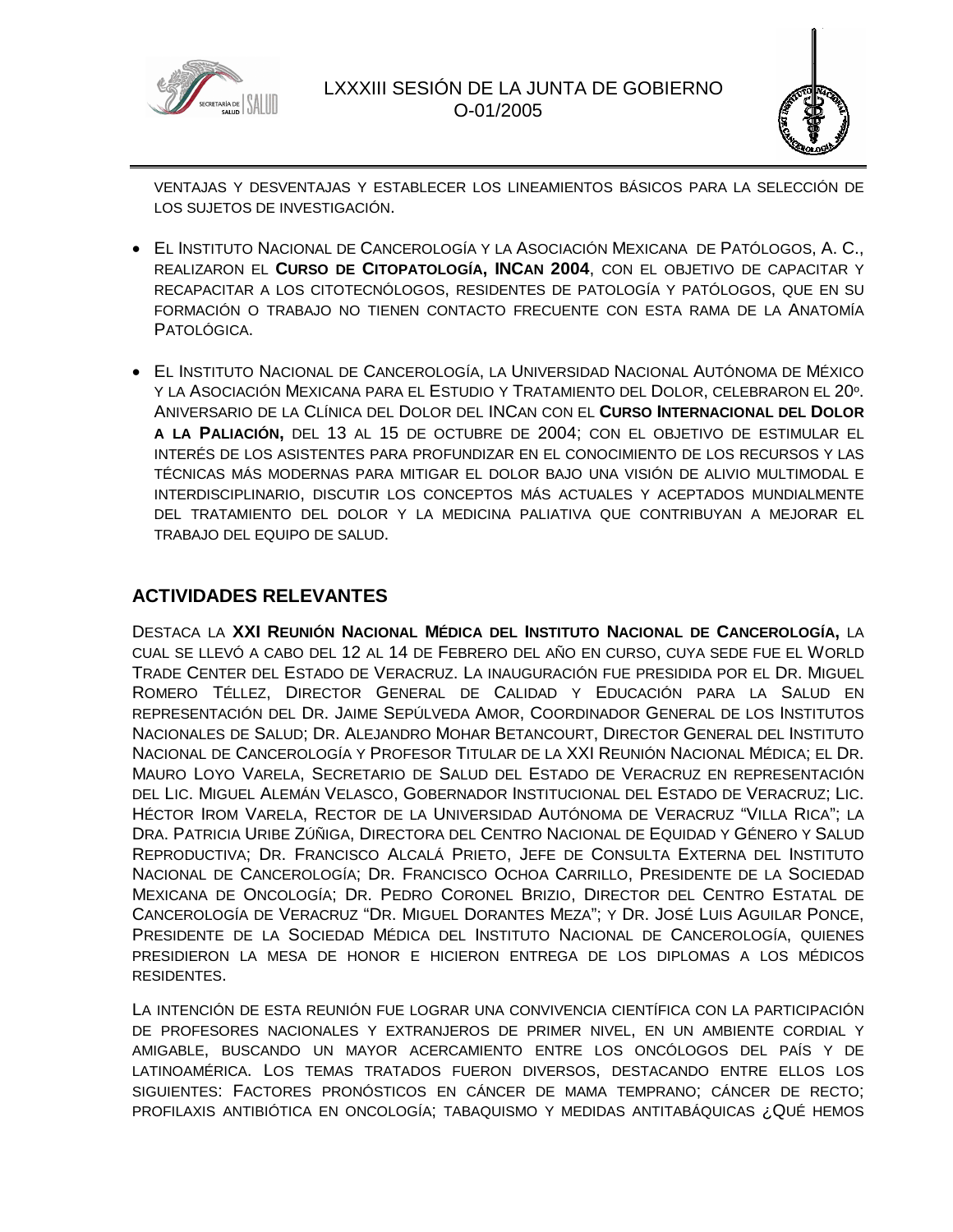



HECHO COMO ONCÓLOGOS?; TRATAMIENTO A LA MEDIDA EN ONCOLOGÍA, ASPECTOS GENÉTICOS E INTERACCIONES FARMACOLÓGICAS; VPH; QUIMIO-RADIOTERAPIA EN CÉRVIX ¿CUÁL ES LA FRONTERA ENTRE ESTÁNDAR Y EXPERIMENTAL?; MELANOMA Y COMPLICACIONES DE LA RADIOTERAPIA

EN EL MARCO DEL CONGRESO SE CELEBRÓ LA **XV REUNIÓN DE LOS CENTROS ESTATALES DE CANCEROLOGÍA**.

DURANTE LA CEREMONIA CONMEMORATIVA DEL DÍA MUNDIAL DE LA SALUD 2004, EL C. PRESIDENTE DE LA REPÚBLICA VICENTE FOX QUEZADA, HIZÓ ENTREGA DEL PREMIO "ENFERMERA ISABEL CENDALA Y GÓMEZ", QUE OTORGA EL CONSEJO DE SALUBRIDAD GENERAL, A LA ENF. MARÍA CRUZ SOTELO BADILLO, JEFE DE ENFERMERÍA DEL INSTITUTO, EN RECONOCIMIENTO AL MÉRITO DE LOS PROFESIONALES DE LA SALUD QUE SE HAN DISTINGUIDO POR SU TRABAJO SOBRESALIENTE A FAVOR DE LA SALUD DE LA POBLACIÓN MEXICANA.

# **ASISTENCIA**

EN EL PERÍODO ENERO-DICIEMBRE DEL 2004, SE OTORGARON UN TOTAL DE 168,109 CONSULTAS, 1% MÁS QUE LAS 166,777 PROGRAMADAS Y 1% SUPERIOR A LAS DEL 2003 (167,121).



DEL TOTAL DE CONSULTAS, 8,637 FUERON PRECONSULTAS, 4% MENOR A LA CIFRA PROGRAMADA (8,962) Y SIMILAR A LO REALIZADO EN EL 2003 (8,639); SE ABRIÓ EXPEDIENTE CLÍNICO A 4,383 PACIENTES, 3% MENOR RESPECTO AL PERÍODO DEL 2003 (4,522). DE ELLOS 3 (0.1%) ACUDIERON EN FORMA DIRECTA AL INSTITUTO Y 4,380 (99.9%) PROVINIERON DE LOS MECANISMOS DE REFERENCIA Y CONTRARREFERENCIA. EL 6% FUE REFERIDO DE DIVERSOS CENTROS DE SALUD; EL SEGUNDO NIVEL DE ATENCIÓN ENVIÓ AL 21%; EL TERCER NIVEL 6%; EL ISSSTE 0.5%; EL IMSS 0.5%, EL ISEMYM 2% Y MÉDICOS PARTICULARES REFIRIERON EL 64% (2,689 PACIENTES).

EL INSTITUTO DISTRIBUYÓ 4,254 PACIENTES DESPUÉS DE LA PRECONSULTA, SIN APERTURA DE REGISTRO CLÍNICO: A CENTROS DE SALUD EL 11%; A HOSPITALES GENERALES EL 21%; A DIFERENTES INSTITUCIONES DE TERCER NIVEL EL 10%; AL IMSS EL 0.5%; AL ISSSTE EL 0.5% Y EL 57% REGRESARON A SU LUGAR DE ORIGEN CON LOS MÉDICOS QUE INICIALMENTE LOS HABÍAN REMITIDO AL INSTITUTO.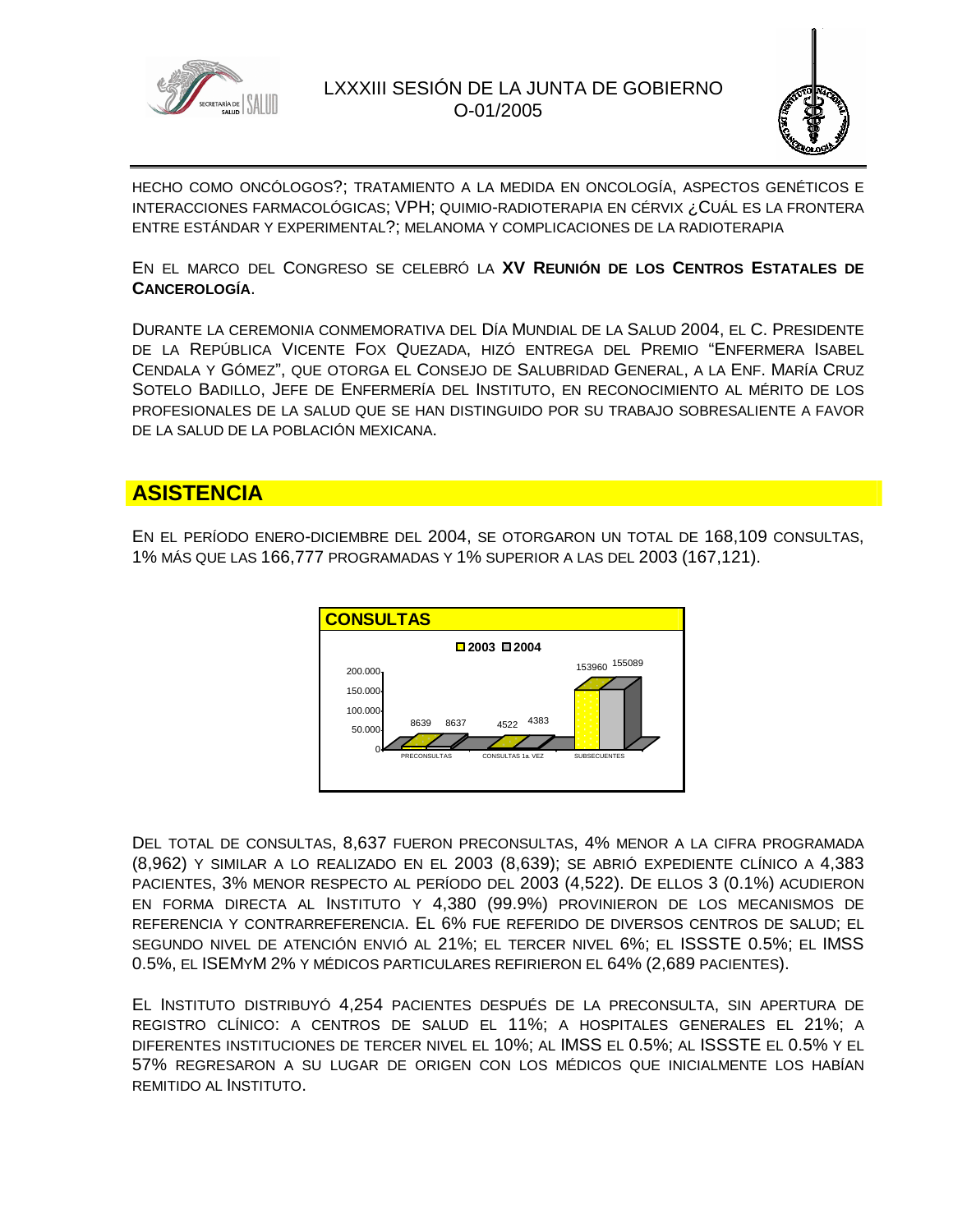



EL 31% DE LOS PACIENTES ATENDIDOS PROCEDIÓ DEL DISTRITO FEDERAL; EL RESTANTE 69% DEL INTERIOR DE LA REPÚBLICA, PRINCIPALMENTE DE LOS ESTADOS DE MÉXICO, MORELOS, VERACRUZ, GUERRERO E HIDALGO.

EL CÁNCER CÉRVICO-UTERINO Y EL MAMARIO, OCUPARON LOS DOS PRIMEROS LUGARES COMO CAUSA DE CONSULTA DE PRIMERA VEZ Y DE HOSPITALIZACIÓN Y EN LA MORTALIDAD EL CÁNCER MAMARIO Y EL LINFOMA NO HODKIN.

DE LA POBLACIÓN ATENDIDA, EL 77% FUERON MUJERES Y EL 23% HOMBRES; DE ACUERDO A SU CONDICIÓN SOCIOECONÓMICA EL 80% CORRESPONDIÓ A LA ESCALA MÁS BAJA SEGÚN LA CLASIFICACIÓN DEL DEPARTAMENTO DE TRABAJO SOCIAL (NIVEL 1 A 3) Y EL 20% A LA MÁS ALTA (NIVEL 4 A 6); ÉSTO RATIFICA QUE LA INSTITUCIÓN CUMPLE CON SU OBJETIVO EMINENTEMENTE SOCIAL.

EL NÚMERO DE EGRESOS HOSPITALARIOS FUE DE 6,933, 2% MENOS QUE LOS 7,039 PROGRAMADOS Y 7% INFERIOR A LA CIFRA ALCANZADA EL AÑO ANTERIOR (7,465). DEL TOTAL, 6,457 FUERON POR MEJORÍA; 121 POR ALTA VOLUNTARIA Y 355 DEFUNCIONES. EL ÍNDICE DE LETALIDAD HOSPITALARIA FUE DE 6%, RESULTADO DEL TOTAL DE DEFUNCIONES ENTRE EL DE EGRESOS, 1% MAYOR AL MISMO PERÍODO DEL 2003 (5%).

SE PRACTICÓ NECROPSIA EN 39 CASOS QUE EQUIVALEN AL 11% DEL TOTAL DE PERSONAS FALLECIDAS (355), 4% MAS QUE EN EL MISMO PERÍODO DEL AÑO ANTERIOR (7%).



EL PROMEDIO DE DÍAS ESTANCIA FUE DE 6.2 DÍAS, CON ÍNDICE PROMEDIO DE OCUPACIÓN HOSPITALARIA DE 79.5%, INFERIOR AL 86% OBTENIDO EN EL 2003; EL ÍNDICE DE ROTACIÓN DE CAMAS FUE DE 48 EGRESOS POR CAMA, CIFRA INFERIOR A LA ALCANZADA EN EL MISMO LAPSO DEL 2003 (51).

SE OTORGÓ ATENCIÓN DE URGENCIAS A 5,369 PACIENTES, CIFRA INFERIOR EN UN 1% RESPECTO A LA META PROGRAMADA (5,400) Y 8% MENOR A LA CIFRA OBTENIDA EN EL 2003 (5,846).

SE REALIZARON 3,702 INTERVENCIONES QUIRÚRGICAS, CANTIDAD SUPERIOR EN 3% RESPECTO A LA PROGRAMADA (3,600) Y 1% MAYOR A LA CIFRA ALCANZADA EL AÑO ANTERIOR (3,675). DEL TOTAL, CORRESPONDIERON A CIRUGÍA MAYOR 2,935 (79%) Y 767 (21%) A CIRUGÍA MENOR.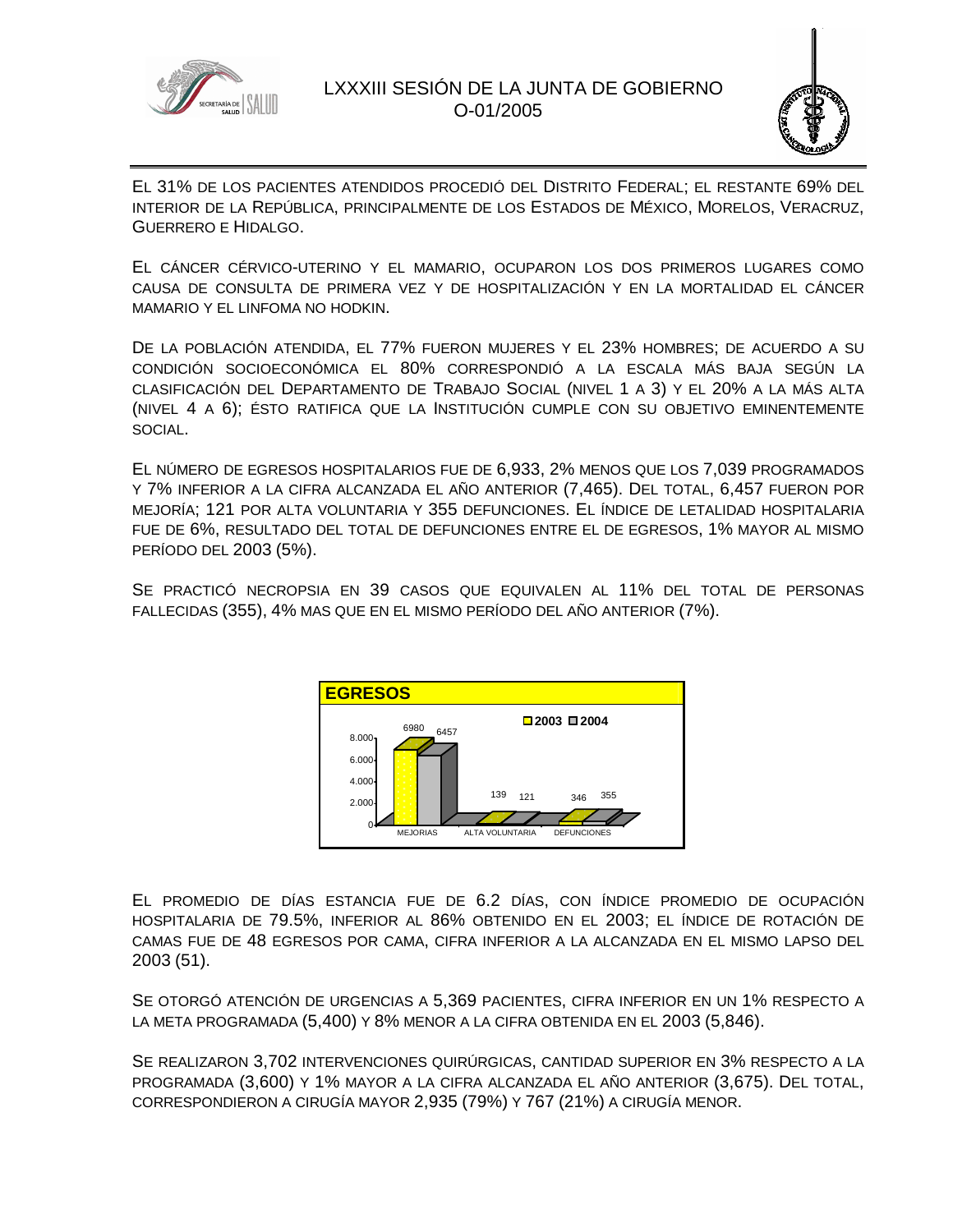



LA SUBDIRECCIÓN DE SERVICIOS AUXILIARES DE DIAGNÓSTICO Y TRATAMIENTO REALIZÓ POR MEDIO DEL LABORATORIO CLÍNICO 879,336 ESTUDIOS, 6% MÁS QUE LOS 828,000 PROGRAMADOS Y 6% SUPERIOR A LOS DEL AÑO ANTERIOR (827,047). DEL TOTAL DE EXÁMENES, EL 29% SE PRACTICÓ A PACIENTES HOSPITALIZADOS.

EL BANCO DE SANGRE ATENDIÓ A 7,705 DISPONENTES; SE OBTUVO UN TOTAL DE 7,049 UNIDADES QUE SE FRACCIONARON EN DIFERENTES COMPONENTES SANGUÍNEOS PARA TRANSFUNDIR UN TOTAL DE 11,457 UNIDADES. SE PRACTICARON 1,314 AFÉRESIS PARA LA OBTENCIÓN DE PLAQUETAS Y CÉLULAS MONOCLONALES PERIFÉRICAS.

RADIODIAGNÓSTICO EFECTUÓ 29,124 ESTUDIOS, 7% MENOR A LOS 31,200 PROGRAMADOS Y 10% INFERIOR A LOS DEL AÑO ANTERIOR (32,189).

ULTRASONOGRAFÍA REALIZÓ 4,854 ESTUDIOS, CIFRA INFERIOR EN 23% RESPECTO A LA PROGRAMADA QUE FUE DE 6,300 Y 20% MENOR QUE LA OBTENIDA EN EL 2003 (6,034).

EN TOMOGRAFÍA AXIAL COMPUTADA SE EFECTUARON 14,640 ESTUDIOS, CIFRA INFERIOR EN 13% RESPECTO A LA PROGRAMADA QUE FUE DE 16,920 Y 15% MENOR A LA OBTENIDA EN EL 2003 (17,260).

FUERON ADMINISTRADAS 19,075 APLICACIONES DE QUIMIOTERAPIA, 30% SUPERIOR A LAS 14,655 PROGRAMADAS Y 3% MENOR A LA CIFRA DEL 2003 (19,736).

EL DEPARTAMENTO DE RADIOTERAPIA SUMINISTRÓ UN TOTAL DE 41,947 SESIONES, MAYOR EN UN 3% A LAS 40,800 PREVISTAS Y 5% SUPERIOR A LA CIFRA ALCANZADA EN EL 2003 (40,023).

EN REHABILITACIÓN SE EFECTUARON 100 SESIONES, CIFRA SIMILAR A LA PROGRAMADA (100) Y A LA ALCANZADA EN EL MISMO PERÍODO DEL 2003 (100). SE ATENDIERON 4,519 PACIENTES MASTECTOMIZADAS Y 427 LARINGECTOMIZADOS.

PATOLOGÍA EFECTUÓ UN TOTAL DE 42,548 ESTUDIOS, INTEGRADOS POR 24,720 CITOLOGÍAS EXFOLIATIVAS, 17,789 ESTUDIOS HISTOPATOLÓGICOS Y 39 AUTOPSIAS, 5% MAYOR RESPECTO A LA PROGRAMADA (40,489) Y 2% SUPERIOR A LO REALIZADO EN EL 2003 (41,758).

DURANTE EL EJERCICIO DEL 2004, EN LA UNIDAD DE TRASPLANTE DE MÉDULA OSEA, SE REALIZARON 10 TRANSPLANTES ALOGÉNICOS, 11 TRANSPLANTES AUTÓLOGOS Y UN TRANSPLANTE SINGÉNICO.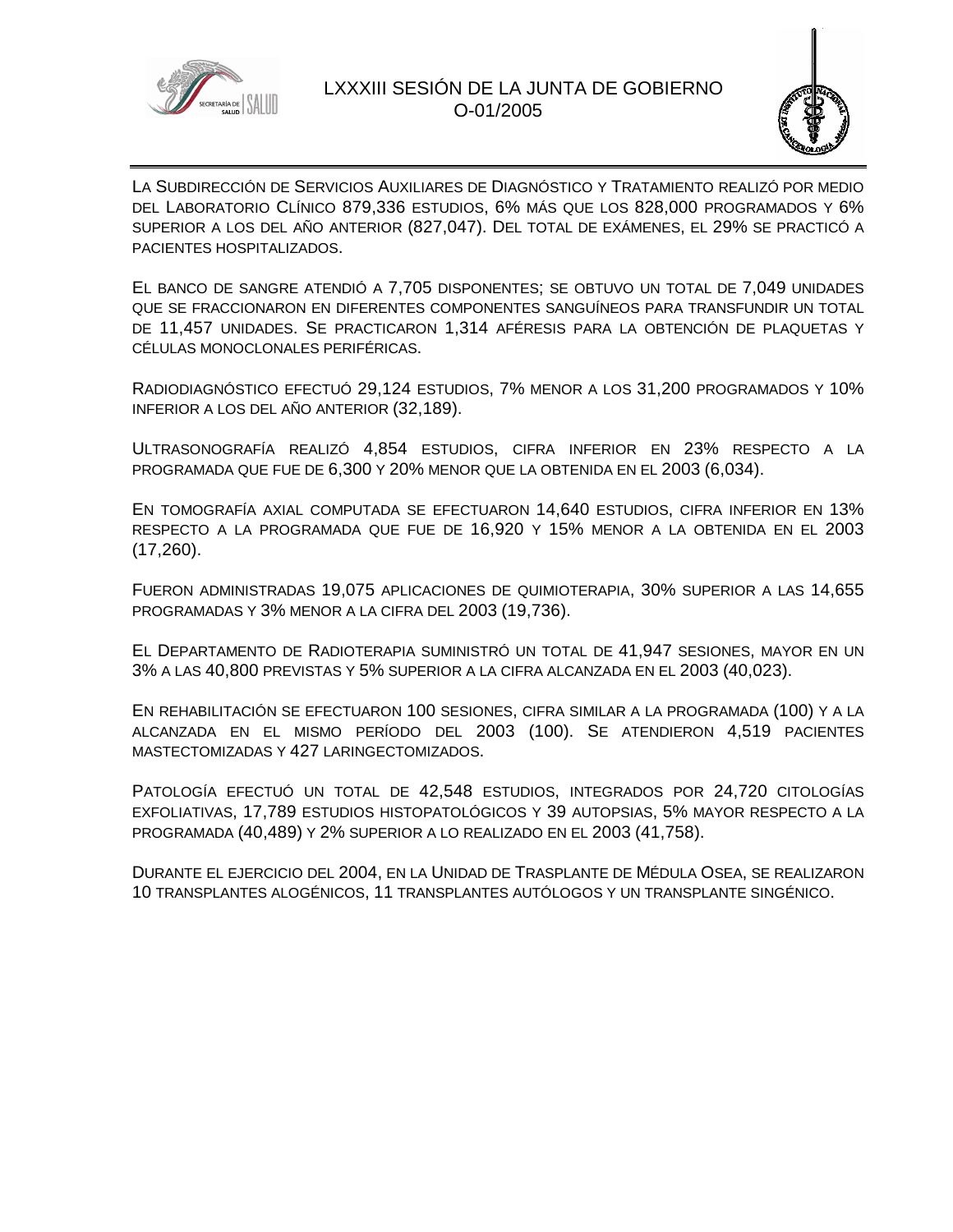



# **AVANCES DEL PROGRAMA DE TRABAJO PRESENTADO POR EL DIRECTOR GENERAL**

ENTRE LOS LOGROS ALCANZADOS COMO DIRECTOR GENERAL DEL INSTITUTO NACIONAL DE CANCEROLOGÍA, SE ENCUENTRAN:

# **ATENCIÓN MÉDICA**

### **DESCENTRALIZACIÓN**

SE HA FORTALECIDO EL MECANISMO DE REFERENCIA Y CONTRARREFERENCIA A LOS CENTROS ESTATALES DE CÁNCER, MEJORANDO LA COMUNICACIÓN CON DICHOS CENTROS. SE FORTALECIÓ ESTA RED CON VISITAS A LOS CENTROS Y LA PROPUESTA DE FIRMA DE UN CONVENIO MARCO DE COLABORACIÓN.

A SOLICITUD EXPRESA DE ESTOS CENTROS SE HA ENTRENADO A ENFERMERAS EN VÍAS VASCULARES Y QUIMIOTERAPIA, A TÉCNICOS EN RADIOTERAPIA Y RADIOTERAPEUTAS, TAMBIÉN SE HA CAPACITADO A PERSONAL DE TRABAJO SOCIAL. LOS ESTADOS QUE SE HAN APOYADO, ENTRE OTROS, SON: NAYARIT, TAMAULIPAS, ESTADO DE MÉXICO, VERACRUZ Y CAMPECHE.

#### **PRECONSULTA**

SE TRASLADÓ LA PRECONSULTA FUERA DEL ÁREA DE HOSPITALIZACIÓN CON LA REMODELACIÓN DEL ÁREA DE CAFETERÍA EN CUATRO CONSULTORIOS PARA OPTIMIZAR LA SELECCIÓN DE PACIENTES QUE INGRESAN AL INCAN. ESTAS NUEVAS INSTALACIONES PERMITEN TAMBIÉN UN MEJOR ESPACIO PARA INFORMAR AL PACIENTE CÓMO Y EN DÓNDE PUEDE SER ATENDIDO EN SU LUGAR DE ORIGEN.

#### **GUÍAS DE MANEJO**

SE CONCLUYERON Y PUBLICARON EL MANUAL DE PROCEDIMIENTOS DEL INCAN QUE SEÑALA EL MANEJO ONCOLÓGICO ESTABLECIDO POR LOS DIFERENTES SERVICIOS DE ESTE INSTITUTO. SE PUBLICARON 3 000 NÚMEROS, MISMOS QUE HAN SIDO DISTRIBUIDOS EN TODO EL SECTOR SALUD.

#### **ATENCIÓN A PACIENTES**

SE MODIFICARON Y REORGANIZARON LOS HORARIOS DE LA CONSULTA PARA DISMINUIR TIEMPOS DE ESPERA Y SATURACIÓN DE ESPACIOS, ASÍ COMO LOS PAGOS EN CAJAS. PARA ESTE ÚLTIMO SE INSTRUMENTÓ UN MECANISMO DE PAGO EN BANAMEX PARA LA PRECONSULTA Y EN BREVE SE AMPLIARÁ AL RESTO DE LOS SERVICIOS DEL INCAN.

EN ESTE PERIODO SE CONSTRUYERON DOS SALAS DE ESPERA, UNA ESCALERA QUE HABILITÓ EL SEGUNDO PISO DEL NUEVO EDIFICIO DONDE SERÁ UBICADO EL SERVICIO DE GASTROENTEROLOGÍA Y ENDOSCOPIA. ESTO PERMITIRÁ AMPLIAR EL BANCO DE SANGRE Y EL ÁREA DE CONSULTA EXTERNA DE GINECOLOGÍA. TAMBIÉN SE RENOVARON LOS BAÑOS DE LOS TRES PISOS DE HOSPITALIZACIÓN Y LOS VESTIDORES DE TRABAJADORES.

#### **RADIOTERAPIA**

UNA DE LAS PRIORIDADES ES DISMINUIR EL TIEMPO DE ESPERA PARA RADIOTERAPIA. YA SE TIENE EL PROYECTO TRIPARTITA PARA LA INSTALACIÓN DE UN ACELERADOR LINEAL EN EL INER EN COLABORACIÓN CON EL INCMNSZ; ESTAMOS EN ESPERA DE LOS RECURSOS PARA INICIAR LA OBRA DEL BUNKER E INSTALACIÓN DEL EQUIPO. LAMENTABLEMENTE, A LA FECHA PERSISTE LA LISTA DE ESPERA.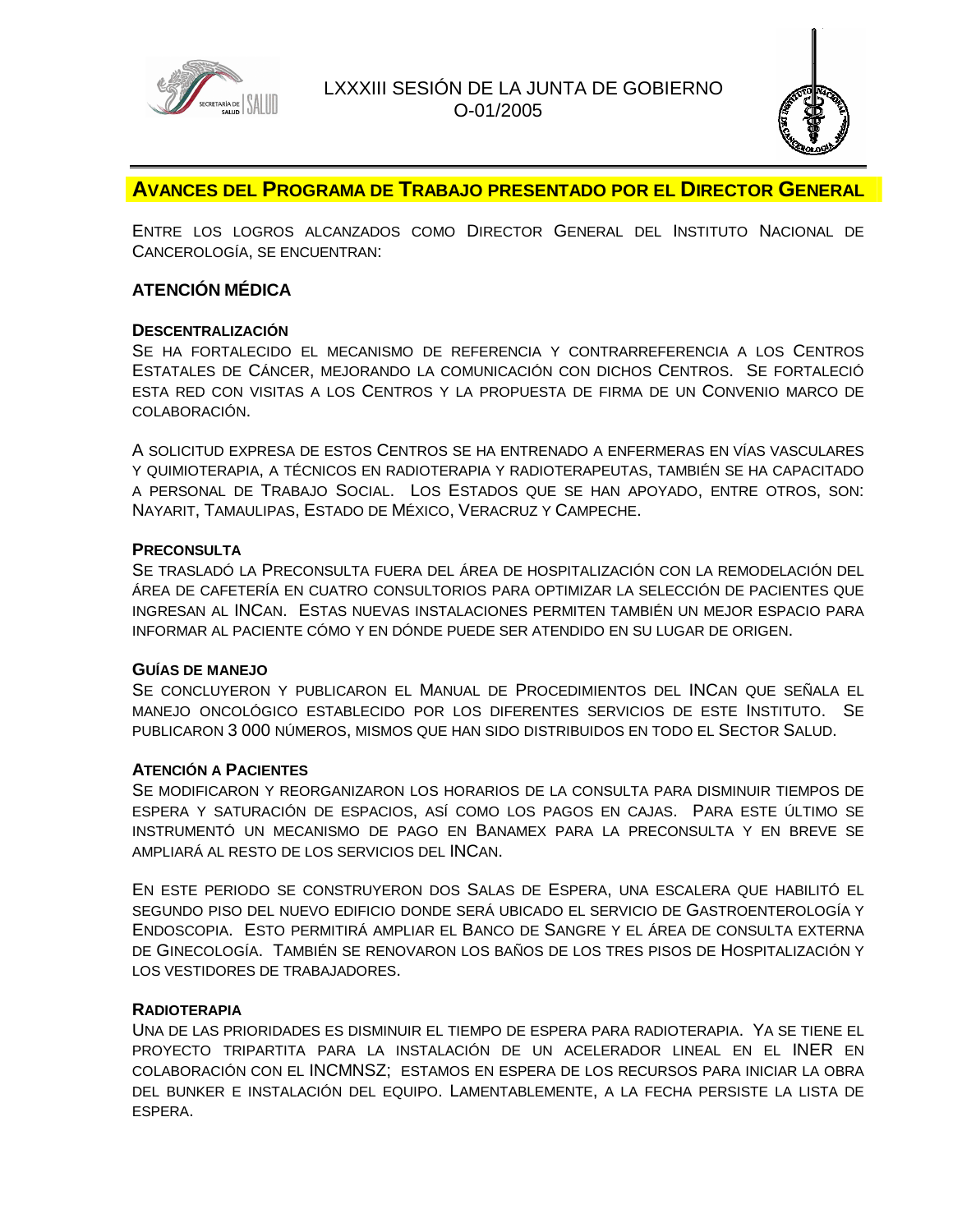



#### **INCANET**

SE INICIÓ EL EXPEDIENTE ELECTRÓNICO. ES UN PROCESO DE TRANSICIÓN QUE NO SERÁ DE INMEDIATO, PERO QUE PERMITIRÁ OPTIMIZAR LA CALIDAD DE LA ATENCIÓN Y LA OPORTUNIDAD DE LA INFORMACIÓN. HAY 400 COMPUTADORAS EN RED PARA TENER ACCESO AL EXPEDIENTE ELECTRÓNICO.

### **INVESTIGACIÓN**

SE CONSOLIDÓ LA UNIDAD DE INVESTIGACIÓN BIOMÉDICA EN CÁNCER EN COLABORACIÓN CON EL INSTITUTO DE INVESTIGACIONES BIOMÉDICAS DE LA UNAM. EN PALABRAS DE LAS AUTORIDADES DEL IIB, ESTA UNIDAD ES UNA DE LAS MÁS PRODUCTIVAS DE LAS INICIATIVAS EXTRA-UNIVERSITARIAS. A LA FECHA ESTA UNIDAD CUENTA CON SIETE GRUPOS DE TRABAJO, VARIOS PROYECTOS FINANCIADOS POR CONACYT, DE CARÁCTER INDIVIDUAL Y EN COLABORACIÓN NACIONAL E INTERNACIONAL.

SE CREARON DOS NUEVOS LABORATORIOS, UNO EN VECTOROLOGÍA Y TERAPIA GÉNICA, Y EL SEGUNDO EN FARMACOGENÓMICA. SE HAN INCORPORADO MÉDICOS QUE REALIZAN LA TESIS DE MAESTRÍA O DOCTORADO, QUIENES DISTRIBUYEN SU TIEMPO ENTRE LA CLÍNICA Y EL LABORATORIO. SIN EMBARGO, HAY AÚN ESPACIO PARA UNA MEJOR INTERACCIÓN ENTRE LA CLÍNICA, LA INVESTIGACIÓN DE LABORATORIO Y EL ÁMBITO EPIDEMIOLÓOGICO.

### **DOCENCIA**

HAY 123 RESIDENTES; 20% EXTRANJEROS, Y 20 ESTUDIANTES EN PROGRAMAS DE PRE Y POSGRADO. SE DISMINUYÓ EL NÚMERO DE CURSOS CON EL OBJETIVO DE OPTIMIZAR LA CALIDAD DE LOS MISMOS. JUNTO CON EL IPN SE PROPUSO AL INCAN COMO LA SEDE PARA UNA MAESTRÍA EN INVESTIGACIÓN CLÍNICA Y SE HA INICIADO PLÁTICAS CON EL INSP PARA QUE EL INCAN SEA UNA DE LAS SEDES DE EPIDEMIOLOGÍA CLÍNICA DE DICHO INSTITUTO.

SE OBTUVO EL RECONOCIMIENTO UNIVERSITARIO DEL CURSO DE GINECOLOGÍA ONCOLÓGICA QUE SE IMPARTE EN EL INCAN DESDE HACE MÁS DE 10 AÑOS. GRACIAS AL APOYO DE LA FACULTAD DE MEDICINA SE MODERNIZÓ EL AULA A DISTANCIA DE LA UNAM CON 10 COMPUTADORAS ÚLTIMA GENERACIÓN ENLAZADAS A INTERNET.

QUEDA PENDIENTE UNA MEJOR CAPACITACIÓN E INTEGRACIÓN DEL PERSONAL DE ADMINISTRATIVO EN TEMAS DE INTERÉS PARA MEJORAR LA CALIDAD DE ESTA IMPORTANTE ÁREA DEL INCAN.

#### **ADMINISTRACIÓN**

UNA DE LAS ÁREA DONDE MÁS ESFUERZO Y TIEMPO SE HA REQUERIDO ES LA MODERNIZACIÓN Y REGULARIZACIÓN DEL ÁREA ADMINISTRATIVA, ENTRE LAS ACCIONES MÁS RELEVANTES.

APARTE DEL ESPACIO FÍSICO, QUIZÁ LA MAYOR PROBLEMÁTICA DEL INCAN ES EL PERSONAL DE INCIDENCIAS. SE OBTUVO UN ACUERDO CON RECURSOS HUMANOS DE LA SECRETARÍA DE SALUD Y EL SINDICATO PARA REGULARIZAR A 200 TRABAJADORES Y DISMINUIR PAULATINAMENTE A PERSONAL DE INCIDENCIAS.

CANCELACIÓN DE 70 COMPENSACIONES.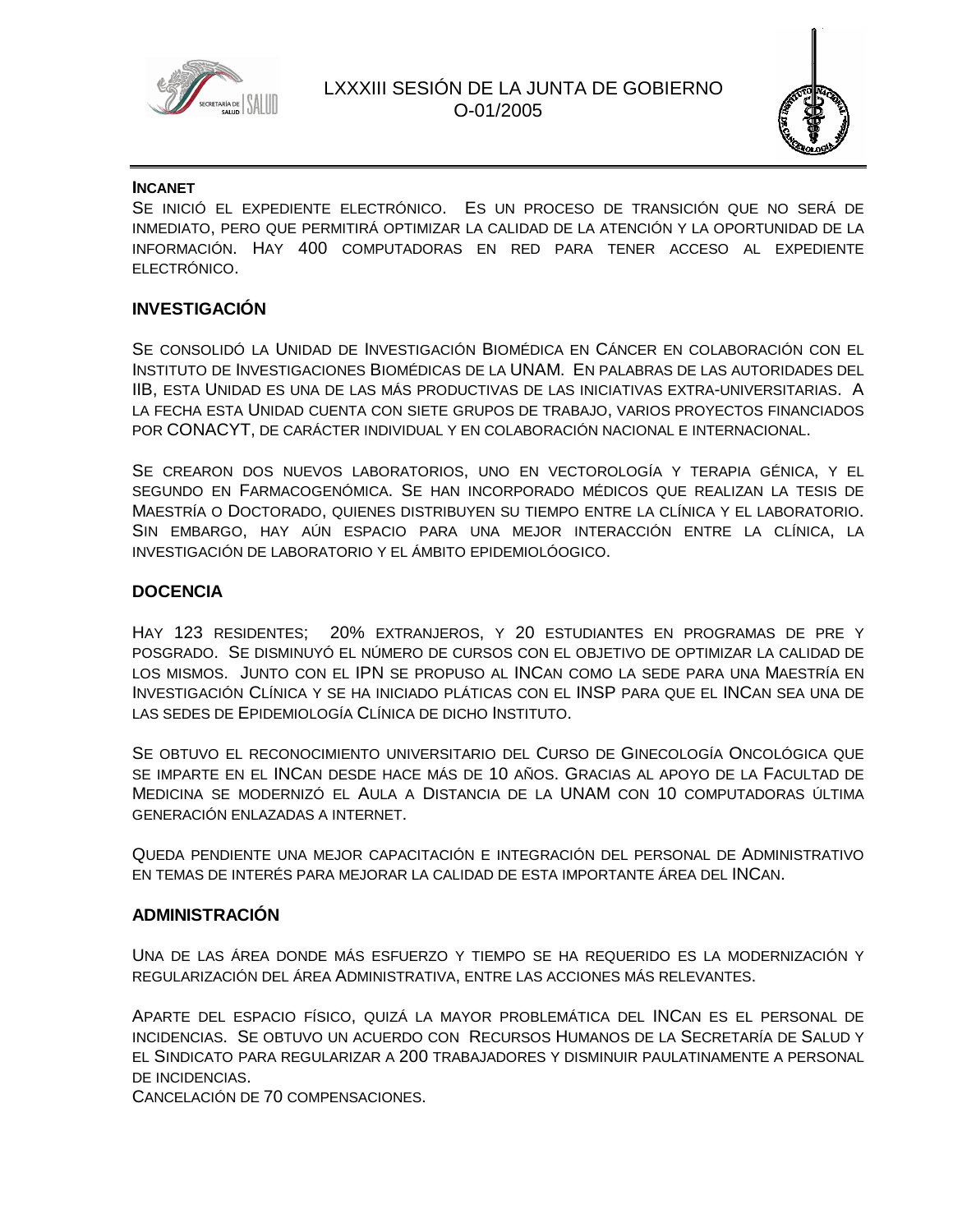

### LXXXIII SESIÓN DE LA JUNTA DE GOBIERNO O-01/2005



INICIO DE UN PROGRAMA DE REGULARIZACIÓN PARA DISMINUIR EL NÚMERO DE SUPLENCIAS E INCIDENCIAS.

CAMBIO DEL TITULAR DE RECURSOS HUMANOS. AUTOMATIZACIÓN DEL ÁREA CONTABLE Y FINANCIERA. CREACIÓN DEL COMITÉ DE BANCO DE MEDICAMENTOS. REDUCCIÓN DE OBSERVACIONES DE LA CONTRALORÍA INTERNA DE 60 A 15. REVISIÓN E INCREMENTO DE CUOTAS DE RECUPERACIÓN DEL INCAN PARA UNA MEJOR CAPTACIÓN DE RECURSOS PROPIOS. DISMINUCIÓN EN EL DÉFICIT PRESUPUESTAL AL CIERRE DEL AÑO FISCAL.

 GENERACIÓN DE RECURSOS ECONÓMICOS. EN EL PERÍODO QUE SE INFORMA, EL INCAN HA OBTENIDO DONACIONES DE LAS SIGUIENTES INSTITUCIONES Y PARTICULARES:

AVON DE MÉXICO FUNDACIÓN TELEVISA FUNDACIÓN CIMA LABORATORIOS ASTRA-ZENECA LABORATORIOS LEMERY UNAM FAMILIA RAMOS DOMÍNGUEZ FUNDACIÓN RÍO ARRONTE ROBERTO KLACHKY ASOCIACIÓN MEXICANA DE LUCHA CONTRA EL CÁNCER

#### **RESUMEN**

IMPOSIBLE IMAGINAR PREVIAMENTE LA MAGNITUD DE LA RESPONSABILIDAD DE OCUPAR LA DIRECCIÓN GENERAL DEL INCAN. EN ESTE PRIMER AÑO FISCAL, ESTOY CONVENCIDO QUE PARA CUMPLIR CON EL COMPROMISO SOCIAL DE ESTE INSTITUTO ES NECESARIO REALIZAR MEJORAS EN TODAS SUS ÁREAS. HEMOS TRABAJADO INCANSABLEMENTE PARA CUMPLIR CON LOS OBJETIVOS DE MI PROGRAMA DE TRABAJO. NATURALMENTE, HAY ALGUNAS MODIFICACIONES EN ÉL, LOGROS Y ALCANCES, Y AÚN FALTA MUCHO POR HACER.

SIN EMBARGO, LA VITALIDAD MISMA DE ESTA INSTITUCIÓN IMPULSA CADA DÍA A LA DIRECCIÓN GENERAL DE DAR LO MEJOR DE CADA UNO DE SUS MIEMBROS PARA RESPONDER A LAS EXPECTATIVAS Y AL COMPROMISO PARA QUE MÉXICO TENGA UN VERDADERO INSTITUTO NACIONAL DE CANCEROLOGÍA. UN INSTITUTO QUE MARQUE EL PASO, INDIQUE LAS PAUTAS Y SEA EL LÍDER EN LA LUCHA CONTRA EL CÁNCER.

# **INFORME DEL PATRONATO DEL INSTITUTO NACIONAL DE CANCEROLOGÍA DEL 1º DE ENERO AL 31 DE DICIEMBRE DE 2004.**

DERIVADO DE QUE EL SR. OLEGARIO VÁZQUEZ RAÑA COMUNICÓ SU DECISIÓN PARA RETIRARSE DEL PATRONATO DEL INCAN, DURANTE LA LXXXII SESIÓN ORDINARIA DE LA JUNTA DE GOBIERNO, CELEBRADA EL 12 DE OCTUBRE DE 2004, SE PROPUSO Y FUE AUTORIZADA LA DESIGNACIÓN DEL LIC. RICARDO ÁLVAREZ-TOSTADO PENELLA, PRESIDENTE DE LA BANCA DE INVERSIÓN WORLD TRUST,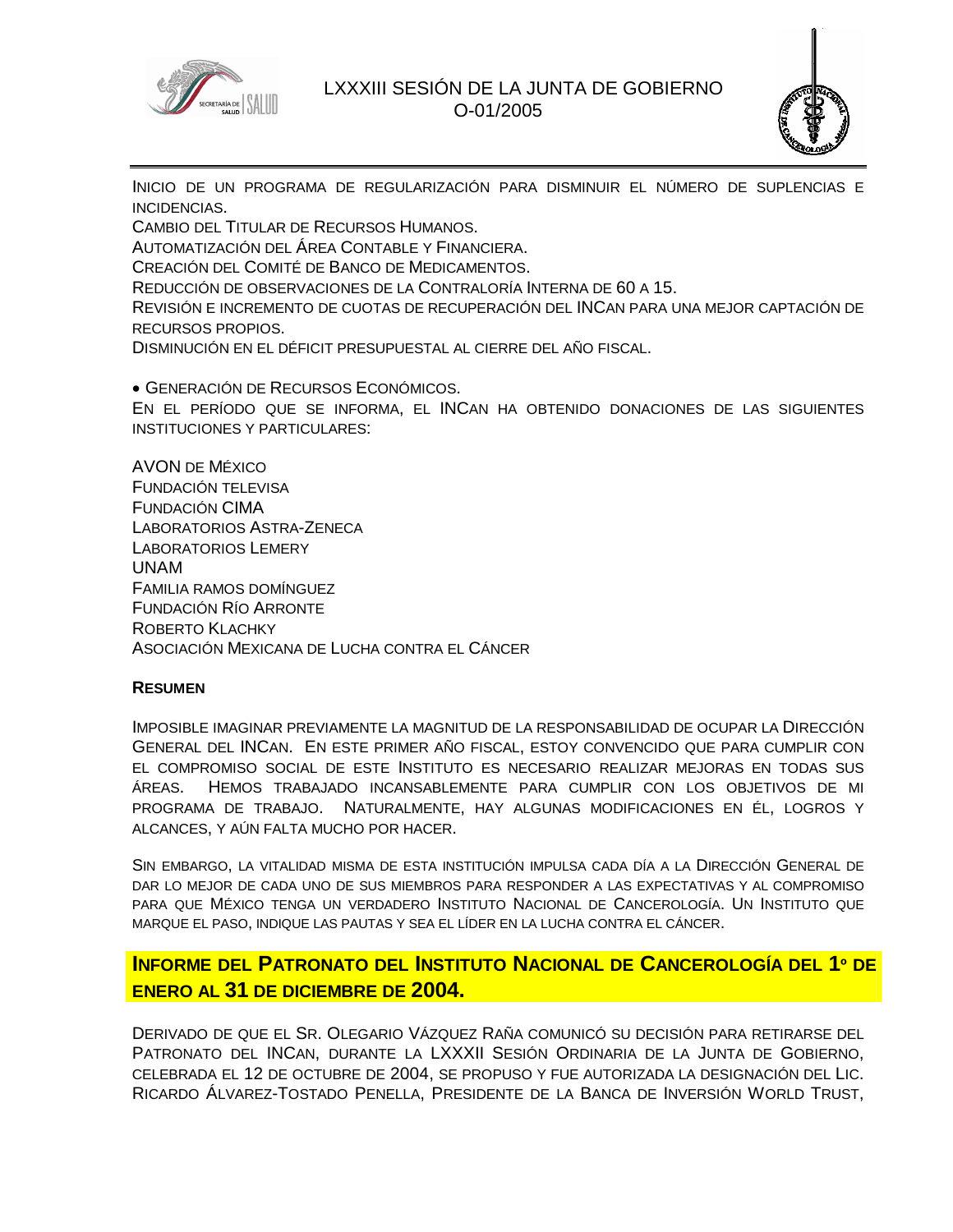



PARA OCUPAR LA PRESIDENCIA DEL PATRONATO DEL INSTITUTO NACIONAL DE CANCEROLOGÍA, COMO UNA RENOVACIÓN Y VÍNCULO SOCIAL, PARA UNIR ESFUERZOS PÚBLICOS Y PRIVADOS PARA OFRECER UN FRENTE COMÚN EN LA LUCHA CONTRA EL CÁNCER.

**INFORME PRESUPUESTAL Y CUMPLIMIENTO DE METAS DEL 1º DE ENERO AL 31 DE DICIEMBRE DE 2004.** (CIFRAS PRELIMINARES ANTES DEL DICTAMEN DE AUDITORES EXTERNOS Y CUENTA DE LA HACIENDA PÚBLICA FEDERAL, MILES DE PESOS CON UN DECIMAL)

LA DIRECCIÓN DE ADMINISTRACIÓN COMO RESPONSABLE DEL MANEJO Y CONTROL DE LOS RECURSOS ASIGNADOS A LA ENTIDAD, EN SU GESTIÓN DURANTE EL PERÍODO DEL 1º DE ENERO AL 31 DE DICIEMBRE DEL 2004, LLEVÓ A CABO DIVERSAS ACTIVIDADES DE APOYO A LAS FUNCIONES SUSTANTIVAS, ADMINISTRANDO LOS RECURSOS FINANCIEROS, PRESUPUESTARIOS, INSUMOS Y SERVICIOS NECESARIOS PARA LA OPERACIÓN DEL INSTITUTO, EN APOYO A LA NORMATIVIDAD QUE REGULA EL GASTO PÚBLICO Y CUMPLIENDO CON LAS MEDIDAS DE RACIONALIDAD Y DISCIPLINA PRESUPUESTAL VIGENTE. A CONTINUACIÓN SE ENUNCIAN LOS PRINCIPALES RUBROS Y LOGROS ALCANZADOS.

PARA EL EJERCICIO FISCAL 2004 FUE AUTORIZADO UN PRESUPUESTO ORIGINAL DE \$359,813.0 DE RECURSOS FISCALES Y \$100,000.0 DE RECURSOS PROPIOS. DURANTE EL EJERCICIO SE EFECTUARON DIVERSAS ADECUACIONES AL PRESUPUESTO, QUEDANDO UN PRESUPUESTO AUTORIZADO MODIFICADO DE \$474,532.8 INTEGRADO POR \$365,222.0 DE RECURSOS FISCALES, \$102,459.5 DE RECURSOS PROPIOS MODIFICADOS AUTORIZADOS (INCLUYE DONATIVOS CON DESTINO ESPECÍFICO) Y DISPONIBILIDAD INICIAL AUTORIZADA DE \$6,851.3

SE REGISTRÓ UN PRESUPUESTO EJERCIDO DE \$465,872.8 INTEGRADO POR \$431,389.5 DE PRESUPUESTO PAGADO Y \$34,483.3 DE PRESUPUESTO DEVENGADO, PRESENTÁNDOSE UN SUB-EJERCICIO DE \$8,660.0 INTEGRADO POR \$8,179.0 DE RECURSOS PROPIOS NO CAPTADOS, \$294.5 DE ENTERO A TESOFE DERIVADO DE LA OBTENCIÓN DE AHORROS POR VARIACIONES EN PRECIOS DE ADQUISICIONES DEL PROGRAMA DE INVERSIÓN DEL CAPÍTULO 5000 "BIENES MUEBLES E INMUEBLES", Y \$186.5 DE LA DISPONIBILIDAD INICIAL DE RECURSOS PROPIOS POR EJERCER, CIFRAS QUE SE REFLEJARAN PARA EFECTOS DEL CIERRE EN LA CUENTA DE LA HACIENDA PÚBLICA FEDERAL 2004.

PARA DAR CUMPLIMIENTO A LAS DISPOSICIONES DE RACIONALIDAD Y AUSTERIDAD PRESUPUESTARIA ESTABLECIDAS EN EL PRESUPUESTO DE EGRESOS DE LA FEDERACIÓN PARA EL EJERCICIO FISCAL 2004, RELATIVA AL PROGRAMA ESPECIAL DE REDUCCIÓN DE COSTOS Y COMPACTACIÓN DE ESTRUCTURAS ADMINISTRATIVAS, SE DETERMINÓ CON BASE EN LA NORMATIVIDAD EMITIDA UNA REDUCCIÓN EN EL EJERCICIO DE \$2,985.1; APLICÁNDOSE A LOS CAPÍTULOS 1000 "SERVICIOS PERSONALES" \$476.4; AL 2000 "MATERIALES Y SUMINISTROS" \$2,390.2 Y \$118.5 AL CAPÍTULO 3000 "SERVICIOS GENERALES".

LAS MINISTRACIONES RECIBIDAS ASCENDIERON A \$474,532.8 LAS CUALES SE RECIBIERON DE ACUERDO AL CALENDARIO DE GASTO AUTORIZADO.

LA CAPTACIÓN DE INGRESOS PROPIOS ASCENDIÓ A \$94,280.5 DE LOS CUALES \$2,459.5 CORRESPONDEN A LOS DONATIVOS RECIBIDOS DE LA ASOCIACIÓN MEXICANA DE LUCHA CONTRA EL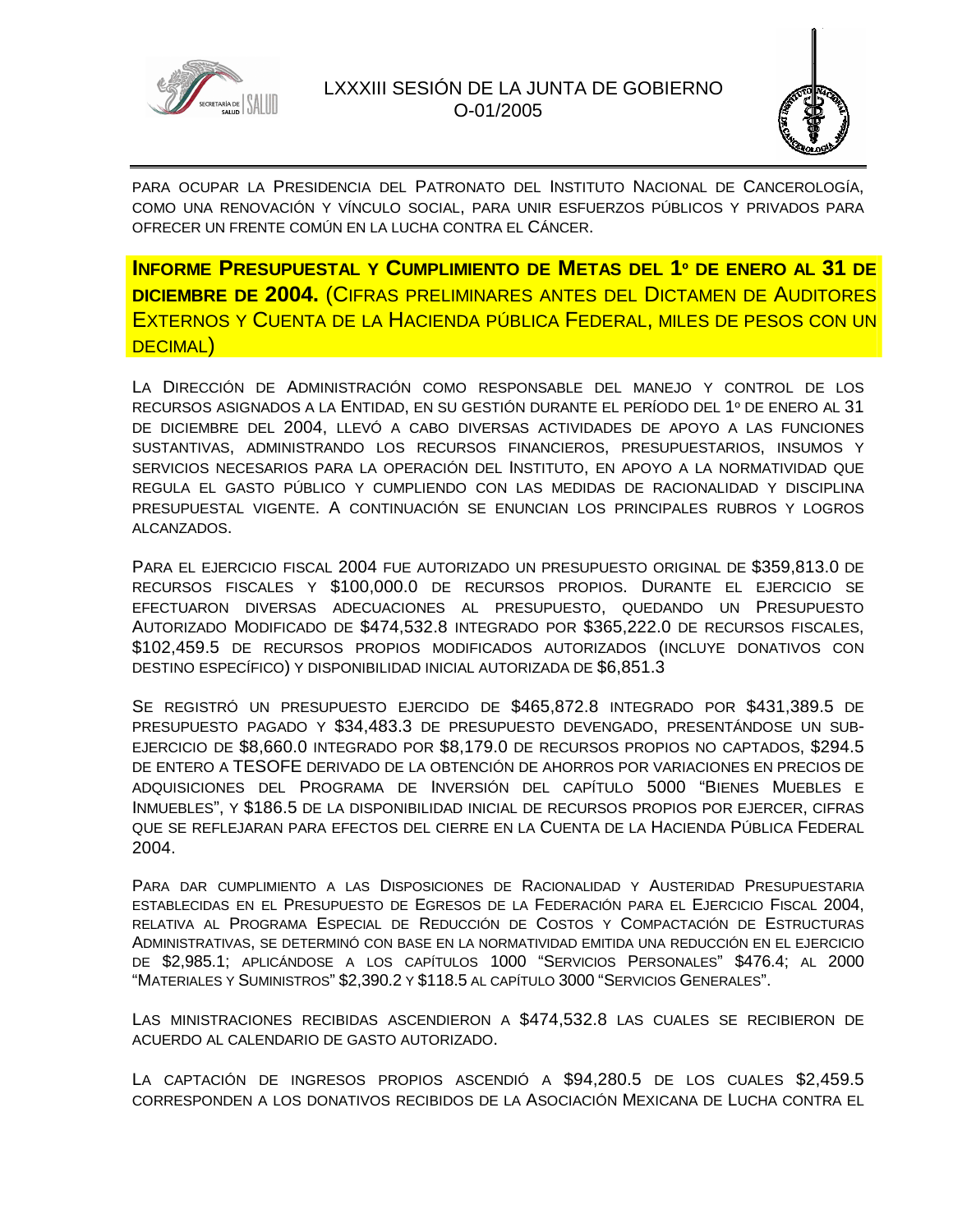



CÁNCER, A.C. Y DE LA CÍA. ASTRAZENECA, S.A. DE C.V. PARA EL PROYECTO INTEGRAL DE REMODELACIONES 2004 DEL INSTITUTO.

AL PERÍODO, SE PRESENTA UNA MENOR CAPTACIÓN A LA PROGRAMADA DE RECURSOS PROPIOS EN \$8,179.0; EN COMPARACIÓN CON EL MISMO PERÍODO DEL AÑO ANTERIOR, SE PRESENTA UNA DISMINUCIÓN DEL 2.16% (EXCLUYE DONATIVOS POR \$2,459.5).

POR CONCEPTO DE RECURSOS DE TERCEROS LA DISPONIBILIDAD INICIAL DEL EJERCICIO 2004 FUE DE \$2,527.0, SE CAPTARON \$10,889.4 Y SE APLICARON \$7,413.9 QUEDANDO UN IMPORTE DE \$3,475.5 DE INGRESOS NETOS DE OPERACIONES AJENAS Y DISPONIBILIDAD FINAL DE \$6,002.5

**CAPÍTULO 1000 SERVICIOS PERSONALES:** AL CIERRE DEL EJERCICIO PRESENTA UN PRESUPUESTO MODIFICADO DE \$256,916.2 DE RECURSOS FISCALES AUTORIZADOS Y RECURSOS PROPIOS POR \$8,786.1 DANDO UN TOTAL AUTORIZADO MODIFICADO DE \$265,702.3

EL PRESUPUESTO EJERCIDO DE RECURSOS FISCALES, SE APLICÓ EN SU TOTALIDAD POR \$256,916.2 Y POR LO QUE SE REFIERE AL PRESUPUESTO EJERCIDO DE RECURSOS PROPIOS, SE APLICARON \$6,784.3 DANDO UN TOTAL DE PRESUPUESTO EJERCIDO DE \$263,700.5; LA DIFERENCIA ENTRE EL PRESUPUESTO AUTORIZADO MODIFICADO Y EL PRESUPUESTO EJERCIDO POR \$2,001.8 CORRESPONDE A RECURSOS PROPIOS NO CAPTADOS.

SE RECIBIERON AMPLIACIONES LÍQUIDAS POR \$765.5 CORRESPONDIENTE AL "PROGRAMA DE ESTÍMULOS POR PRODUCTIVIDAD Y EFICIENCIA" DE LOS INVESTIGADORES EN CIENCIA MÉDICAS; \$5,728.0 POR EL INCREMENTO A JEFES DE DEPARTAMENTO RAMA MÉDICA, PARAMÉDICA Y GRUPOS AFINES, \$2,000.0 PARA APOYO DE PRESIONES DE GASTO EN ESTE CAPÍTULO Y CANCELACIÓN POR \$99.4 CORRESPONDIENTE A LA TRANSFERENCIA DE DOS PLAZAS.

PARA DAR CUMPLIMIENTO A LAS DISPOSICIONES DE RACIONALIDAD Y AUSTERIDAD PRESUPUESTARIA ESTABLECIDAS EN EL PRESUPUESTO DE EGRESOS DE LA FEDERACIÓN PARA EL EJERCICIO FISCAL 2004, RELATIVA AL PROGRAMA ESPECIAL DE REDUCCIÓN DE COSTOS Y COMPACTACIÓN DE ESTRUCTURAS ADMINISTRATIVAS, FUE APLICADA UNA REDUCCIÓN DE \$476.4 POR LA CANCELACIÓN DE UNA PLAZA DE SECRETARIO PARTICULAR.

**CAPÍTULO 2000 MATERIALES Y SUMINISTROS:** PRESENTA AL CIERRE DEL EJERCICIO UN PRESUPUESTO MODIFICADO DE \$68,076.4 DE RECURSOS FISCALES AUTORIZADOS, RECURSOS PROPIOS POR \$51,183.8 Y DISPONIBILIDAD INICIAL AUTORIZADA DE \$3,083.4 DANDO UN TOTAL AUTORIZADO MODIFICADO DE \$122,343.6

LOS RECURSOS FISCALES SE EJERCIERON EN SU TOTALIDAD CONFORME A LO AUTORIZADO; POR LO QUE SE REFIERE AL PRESUPUESTO EJERCIDO DE RECURSOS PROPIOS, SE APLICARON \$48,090.0 DANDO UN TOTAL DE PRESUPUESTO EJERCIDO DE \$116,166.4

LA DIFERENCIA ENTRE EL PRESUPUESTO AUTORIZADO MODIFICADO Y EL PRESUPUESTO EJERCIDO POR \$6,177.2 CORRESPONDE A RECURSOS PROPIOS NO CAPTADOS.

POR LO QUE CORRESPONDE AL PROGRAMA ESPECIAL DE REDUCCIÓN DE COSTOS Y COMPACTACIÓN DE ESTRUCTURAS ADMINISTRATIVAS, FUE APLICADA UNA REDUCCIÓN DE \$2,390.2; ASIMISMO, SE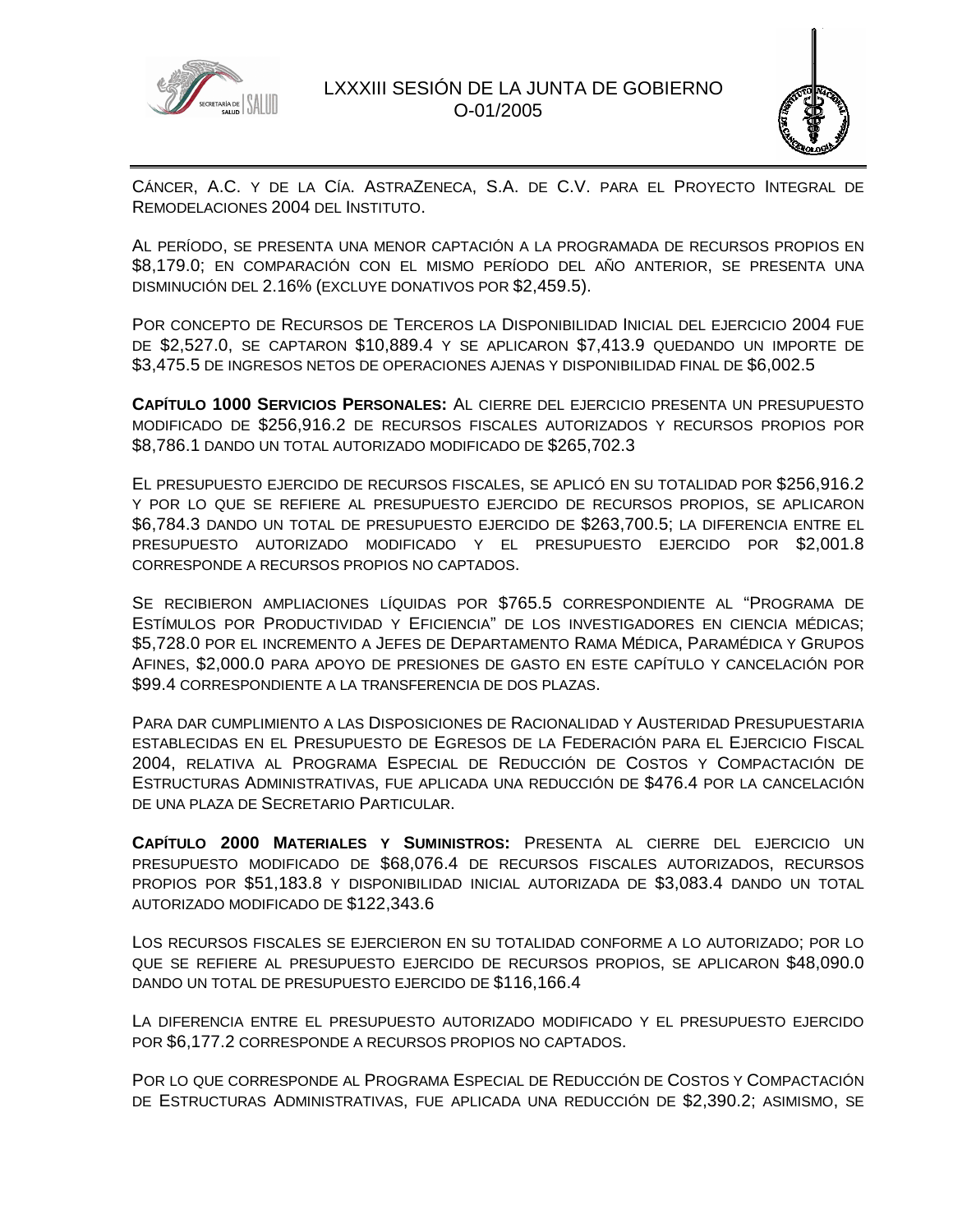



EFECTUÓ REDUCCIÓN POR TRASPASO COMPENSADO DE RECURSO PROPIOS POR \$1,300.0 DE LOS CUALES \$793.5 SE DESTINARON PARA APOYAR LA OPERACIÓN DEL CAPÍTULO 3000 "SERVICIOS GENERALES" Y \$506.5 AL CAPÍTULO 5000 "BIENES MUEBLES E INMUEBLES" PARA COMPLEMENTAR EL COSTO DE ADQUISICIÓN DE MOBILIARIO PARA UNA SALA DE ESPERA Y ÁREAS ADMINISTRATIVAS.

CON OFICIO 315-A-08719 SE AUTORIZÓ REASIGNACIÓN DE LA DISPONIBILIDAD INICIAL AUTORIZADA POR \$441.7 AL CAPÍTULO 5000 "BIENES MUEBLES E INMUEBLES", PARA APOYAR ACTIVIDADES DE LAS ÁREAS DE ENSEÑANZA E INVESTIGACIÓN.

**CAPÍTULO 3000 SERVICIOS GENERALES:** PRESENTA UN PRESUPUESTO MODIFICADO DE \$67,028.3 DE LOS CUALES CORRESPONDEN A RECURSOS FISCALES \$25,154.4, RECURSOS PROPIOS POR \$39,523.7 Y DISPONIBILIDAD INICIAL AUTORIZADA DE \$2,350.2. EL PRESUPUESTO AUTORIZADO MODIFICADO SE EJERCIÓ EN SU TOTALIDAD.

EN RELACIÓN AL PROGRAMA ESPECIAL DE REDUCCIÓN DE COSTOS Y COMPACTACIÓN DE ESTRUCTURAS ADMINISTRATIVAS, FUE APLICADA UNA REDUCCIÓN DE \$118.5; SE EFECTUÓ AMPLIACIÓN POR TRASPASO COMPENSADO DE RECURSOS PROPIOS DEL CAPÍTULO 2000 "MATERIALES Y SUMINISTROS" POR \$793.5 LOS CUALES SE DESTINARON PARA APOYAR LA OPERACIÓN DE ESTE CAPÍTULO DEL GASTO.

**CAPÍTULO 5000 BIENES MUEBLES E INMUEBLES**: PRESENTÓ UN PRESUPUESTO MODIFICADO DE \$9,768.7 DE RECURSOS FISCALES AUTORIZADOS, RECURSOS PROPIOS POR \$506.5 Y DISPONIBILIDAD INICIAL AUTORIZADA DE \$1,417.6 DANDO UN TOTAL AUTORIZADO MODIFICADO DE \$11,692.8

LOS RECURSOS FISCALES, SE EJERCIERON \$9,474.2 CON UNA VARIACIÓN CON RESPECTO AL PRESUPUESTO MODIFICADO DE \$294.5 LA CUAL CORRESPONDE AL ENTERO EFECTUADO A LA TESOFE DERIVADO DE LA OBTENCIÓN DE AHORROS POR VARIACIONES EN PRECIOS DE ADQUISICIONES DEL PROGRAMA DE INVERSIÓN; POR LO QUE SE REFIERE AL PRESUPUESTO EJERCIDO DE RECURSOS PROPIOS, SE EJERCIERON \$1,231.1 OBTENIENDOSE UNA VARIACIÓN DE \$186.5 QUE CORRESPONDE A LA DISPONIBILIDAD INICIAL DE RECURSOS PROPIOS POR EJERCER.

SE EFECTUÓ AMPLIACIÓN POR TRASPASO COMPENSADO DE RECURSOS PROPIOS POR \$506.5 DEL CAPÍTULO 2000 "MATERIALES Y SUMINISTROS" PARA LA ADQUISICIÓN DE MOBILIARIO PARA SALA DE ESPERA Y ÁREAS ADMINISTRATIVAS; AMPLIACIONES POR TRASPASOS COMPENSADOS DE RECURSOS FISCALES DEL CAPÍTULO 6000 "OBRAS PÚBLICAS" POR \$430.0 Y \$338.7 PARA COMPLEMENTAR EL COSTO DE ADQUISICIÓN DE UN EQUIPO COMPRESOR DE AIRE GRADO MÉDICO Y UNA SUBESTACIÓN ELÉCTRICA.

CON OFICIO 315-A-08719 SE AUTORIZÓ REASIGNACIÓN DE LA DISPONIBILIDAD INICIAL AUTORIZADA POR \$1,000.0 AL CAPÍTULO 5000 "BIENES MUEBLES E INMUEBLES", PARA COMPLEMENTAR EL COSTO DE ADQUISICIÓN DE UN EQUIPO DE RESONANCIA MAGNÉTICA.

**CAPÍTULO 6000 OBRAS PÚBLICAS:** AL CIERRE DEL EJERCICIO SE PRESENTA UN PRESUPUESTO MODIFICADO DE \$7,765.8 DE LOS CUALES CORRESPONDEN A RECURSOS FISCALES \$5,306.3, RECURSOS PROPIOS POR \$2,459.5. EL PRESUPUESTO AUTORIZADO MODIFICADO SE EJERCIÓ EN SU TOTALIDAD.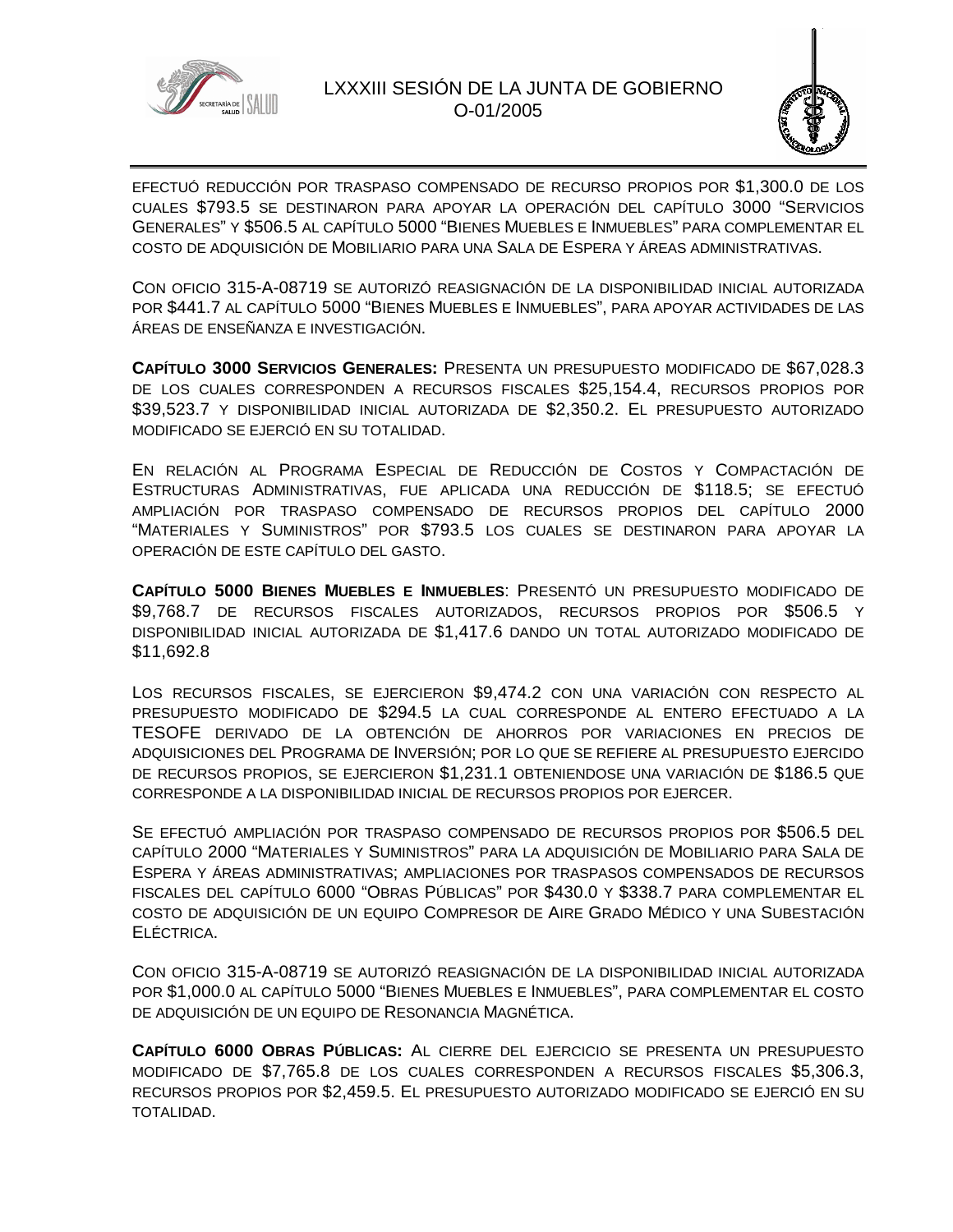



SE EFECTUARON REDUCCIONES POR TRASPASO COMPENSADO DE RECURSOS FISCALES AL CAPÍTULO 5000 "BIENES MUEBLES E INMUEBLES" POR \$430.0 Y \$338.7 LOS CUALES DE DESTINARON PARA COMPLEMENTAR EL COSTO DE ADQUISICIÓN DE UN EQUIPO COMPRESOR DE AIRE GRADO MÉDICO Y UNA SUBESTACIÓN ELÉCTRICA.

#### **ESTADOS FINANCIEROS COMPARATIVOS Y SU ANÁLISIS.**

### **BALANCE GENERAL**

LAS CUENTAS DE DISPONIBILIDAD INMEDIATA EN CAJA, BANCOS Y VALORES AL 31 DE DICIEMBRE DEL 2004, PRESENTAN UN SALDO DE \$55,910.0, RECURSOS QUE SERÁN UTILIZADOS PARA CUBRIR LAS OBLIGACIONES DEVENGADAS CON PROVEEDORES DE BIENES Y SERVICIOS, IMPUESTOS, CUOTAS Y DERECHOS Y DE ACREEDORES DIVERSOS, REGISTRADOS Y POR LIQUIDAR AL INICIO DEL AÑO 2005.

LA DISPONIBILIDAD INMEDIATA PRESENTA UN AUMENTO NETO DE \$26,584.0 DERIVADO DE LOS INGRESOS RECIBIDOS EN EL AÑO POR SUBSIDIO FEDERAL Y DE RECURSOS PROPIOS PARA DAR CUMPLIMIENTO A LOS COMPROMISOS CONTRAÍDOS AL 31 DE DICIEMBRE DEL 2003 Y LOS CELEBRADOS EN EL PERÍODO ENERO-DICIEMBRE DEL 2004, CORRESPONDIENTE A LOS PROGRAMAS DE GASTOS DE OPERACIÓN Y DE INVERSIÓN DEL PRESUPUESTO AUTORIZADO PARA EL EJERCICIO FISCAL 2004.

DOCUMENTOS POR COBRAR (CARTAS COMPROMISO) AL MES DE DICIEMBRE DEL 2004 ASCIENDEN A \$7,367.0 E INCLUYE SALDOS DE EJERCICIOS ANTERIORES POR \$475.0 ASIMISMO PRESENTA UNA DISMINUCIÓN NETA DE \$3,229.0 POR EL EFECTO NETO EN EL COBRO Y ACEPTACIÓN DE NUEVAS CARTAS COMPROMISO EN EL PERÍODO ENERO–DICIEMBRE Y LA CANCELACIÓN DE \$10,629.0 CONSIDERADAS COMO INCOBRABLES AL CORTE DE JULIO DEL 2003, POR \$3,503.0 Y \$ 7,126.0 AL CORTE DE LOS MESES DE ENERO Y JULIO DEL 2004.

DICHAS CANCELACIONES CONTARON CON LA VALIDACIÓN DEL ÓRGANO INTERNO DE CONTROL EN EL INCAN Y LA AUTORIZACIÓN DE LA H. JUNTA DE GOBIERNO EN LAS SESIONES CELEBRADAS EN LOS MESES DE MARZO Y OCTUBRE DEL 2004 DE CONFORMIDAD AL PROCEDIMIENTO ESTABLECIDO PARA EL EFECTO.

LA RESERVA PARA LA ESTIMACIÓN DE CUENTAS INCOBRABLES, PRESENTA UN SALDO DE \$5,893.0 Y REFLEJA UNA DISMINUCIÓN NETA DE \$2,710.0 DESPUÉS DE LA APLICACIÓN DE CANCELACIÓN DE CUENTAS POR UN MONTO TOTAL EN EL AÑO DE \$ 10,629.0 Y POR EL EFECTO EN EL REGISTRO DE LA PROVISIÓN MENSUAL DERIVADO DE LA EXPERIENCIA TENIDA ANTERIORMENTE EN LA DIFICULTAD PRESENTADA PARA LA RECUPERACIÓN DE ESTA CARTERA, POR LO QUE EL SALDO AL FINAL DEL MES DE DICIEMBRE MUESTRA ESTAR EN CONDICIONES DE ABSORBER LA CANCELACIÓN DE CARTAS COMPROMISO QUE SE DETERMINEN AL CORTE DEL MES DE ENERO DEL AÑO 2005.

DEUDORES DIVERSOS MUESTRAN UNA DISMINUCIÓN NETA DE \$7,087.0 DERIVADO DE LA REDUCCIÓN EN LAS CUENTAS POR COBRAR A EMPRESAS Y ENTIDADES CON LAS QUE SE TIENEN CONVENIOS DE SUBROGACIÓN DE SERVICIOS EN \$376.0 DISMINUCIÓN DE \$6,839.0 POR LA APLICACIÓN VIRTUAL DEL EFECTO DE LA TABLA REVERSA DERIVADA DEL CÁLCULO ANUAL DE SUELDOS Y SALARIOS PAGADOS EN EL AÑO 2003 E INCREMENTO EN OTROS DEUDORES EN \$128.0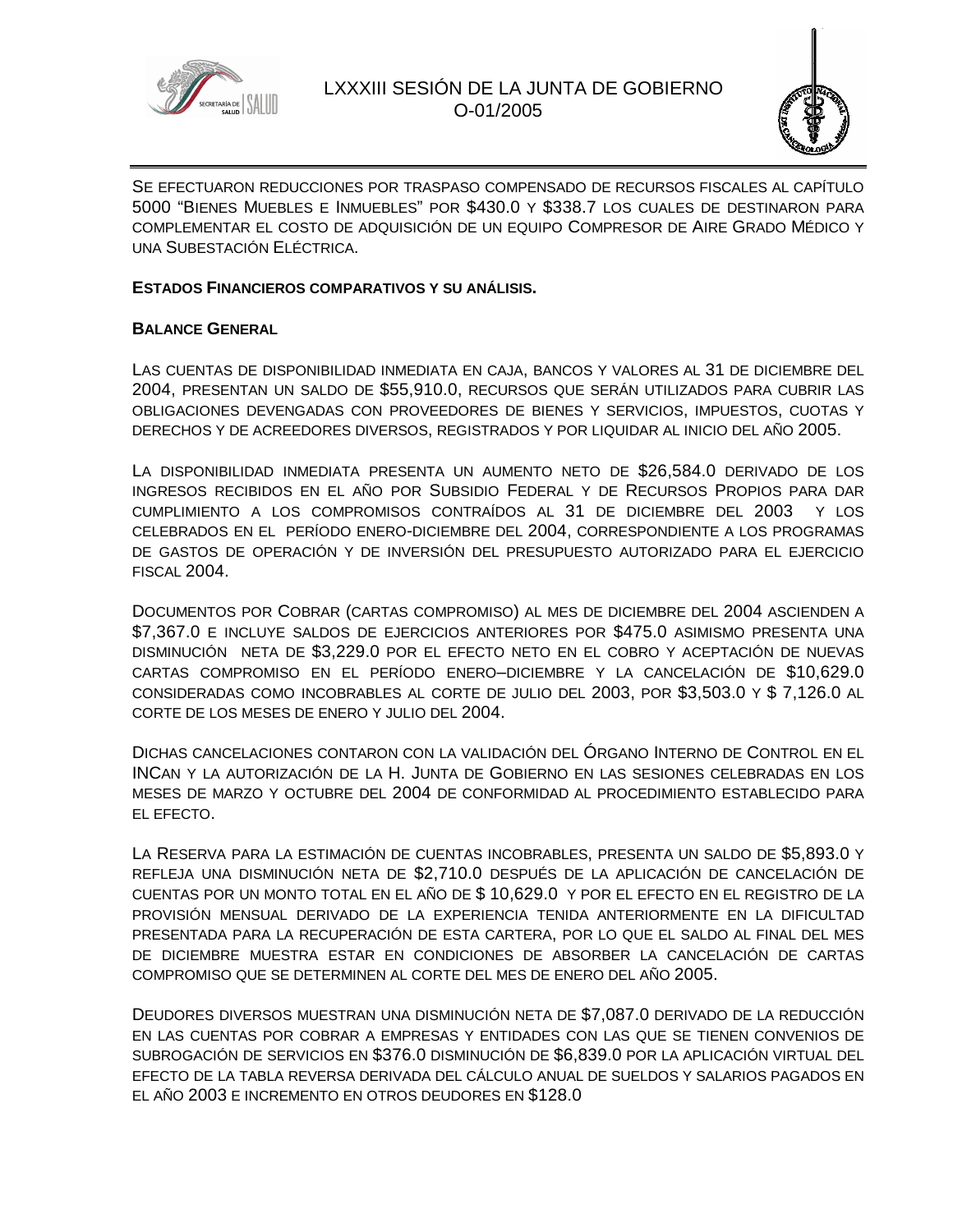

# LXXXIII SESIÓN DE LA JUNTA DE GOBIERNO O-01/2005



ANTICIPOS A PROVEEDORES Y CONTRATISTAS MUESTRA UN INCREMENTO DE \$5,969.0 POR EL PAGO DE ANTICIPO AL PROVEEDOR ELECTRÓNICA Y MEDICINA, S.A. DE C.V. CORRESPONDIENTE AL 26.76 POR CIENTO DEL COSTO TOTAL DE UN EQUIPO DE RESONANCIA MAGNÉTICA Y QUE EN LA RESTANTE PROPORCIÓN SERÁ DONADO AL INSTITUTO POR LA FUNDACIÓN GONZALO RÍO ARRONTE I.A.P., OPERACIÓN QUE SERÁ CONCRETADA AL TÉRMINO DE LA INSTALACIÓN DEL EQUIPO Y LAS PRUEBAS NECESARIAS PARA SU ENTRADA EN FUNCIONAMIENTO.

ALMACENES PRESENTA UN INCREMENTO NETO DE \$18,772.0 DERIVADO DEL ABASTECIMIENTO BAJO EL SISTEMA DE PEDIDO ABIERTO QUE PERMITE LA REGULACIÓN DE LA RECEPCIÓN DE BIENES DE CONFORMIDAD A LAS NECESIDADES QUE PRESENTE LA OPERACIÓN DURANTE EL AÑO Y PRINCIPALMENTE AL CIERRE DEL MISMO.

DICHO INCREMENTO EN LOS DIFERENTES ALMACENES MUESTRA PARA ÁREA MÉDICA \$3,369.0 ADMINISTRACIÓN \$4,874.0 FARMACIA Y MODULO DE MEDICAMENTOS \$10,169.0 Y EL DE VÍVERES \$360.0

ACTIVO FIJO, PRESENTA UN INCREMENTO DE \$9,218.0 DERIVADO DE LA ADQUISICIÓN Y DONATIVOS RECIBIDOS, PARA LOS SIGUIENTES RUBROS; EQUIPO MÉDICO \$3,084.0, EQUIPO DE INFORMÁTICA Y OFICINA \$6,588.0 EDIFICIO E INSTALACIONES \$4,304.0 POR LA INCORPORACIÓN DE OBRAS QUE SE ENCONTRABAN EN PROCESO Y LA BAJA DE EQUIPO MÉDICO, TRANSPORTE Y DE INFORMÁTICA OBSOLETOS \$4,282.0. Y DISMINUCIÓN DE EQUIPO EN TRANSITO \$476.0

OBRAS EN PROCESO PRESENTA UN INCREMENTO NETO DE \$3,462.0.0 POR LA INCORPORACIÓN A EDIFICIOS E INSTALACIONES DE OBRAS Y AMPLIACIONES QUE SE ENCONTRABAN EN PROCESO DE CONSTRUCCIÓN POR \$4,304.0 Y AUMENTO POR OBRAS Y ADAPTACIONES DE BAÑOS, SALA DE ESPERA, SALA DE PRECONSULTA, TALLER DE MANTENIMIENTO, ESCALERA DEL EDIFICIO DE QUIMIOTERAPIA Y ADAPTACIONES DURANTE EL AÑO 2004 POR \$7,766.0

LA DEPRECIACIÓN HISTÓRICA MUESTRA UN INCREMENTO NETO EN EL PERÍODO DE \$13,311.0 DE ACUERDO A LA VIDA PROBABLE DE LOS BIENES Y LOS PORCENTAJES DE DEPRECIACIÓN QUE MARCA LA LEY DEL IMPUESTO SOBRE LA RENTA EN \$17,593.0 Y EL EFECTO DE LA CANCELACIÓN POR BAJA DE EQUIPO MÉDICO, DE TRANSPORTE Y DE INFORMÁTICA OBSOLETOS EN \$4,282.0

CUENTAS POR PAGAR, PRESENTAN UN INCREMENTO NETO DE \$22,260.0 INTEGRADA POR LOS COMPROMISOS CELEBRADOS CON PROVEEDORES NACIONALES EN \$33,656.0, ACREEDORES DIVERSOS PRINCIPALMENTE POR SUELDOS Y AGUINALDO SEGUNDA PARTE POR PAGAR Y OTROS DEL AÑO 2004 POR \$2,468.0 Y LA DISMINUCIÓN EN DONATIVOS Y RESERVAS POR APLICAR EN \$6,464.0 E IMPUESTOS Y DERECHOS POR PAGAR EN \$7,400.0 DERIVADO DE LA LIQUIDACIÓN DE OBLIGACIONES CONTRAÍDAS AL 31 DE DICIEMBRE DEL 2003 Y LAS ADQUIRIDAS Y PAGADAS EN EL PERIODO ENERO-DICIEMBRE DEL 2004.

CAPITAL/PATRIMONIO, PRESENTA UN AUMENTO NETO DE \$20,768.0 PRINCIPALMENTE POR EL INCREMENTO EN EL SUPERÁVIT POR DONATIVOS EN \$5,404.0, SUBSIDIO PARA INVERSIÓN EN \$15,075.0 Y RESULTADO POSITIVO DEL PERÍODO ENERO-DICIEMBRE DEL 2004 EN \$289.0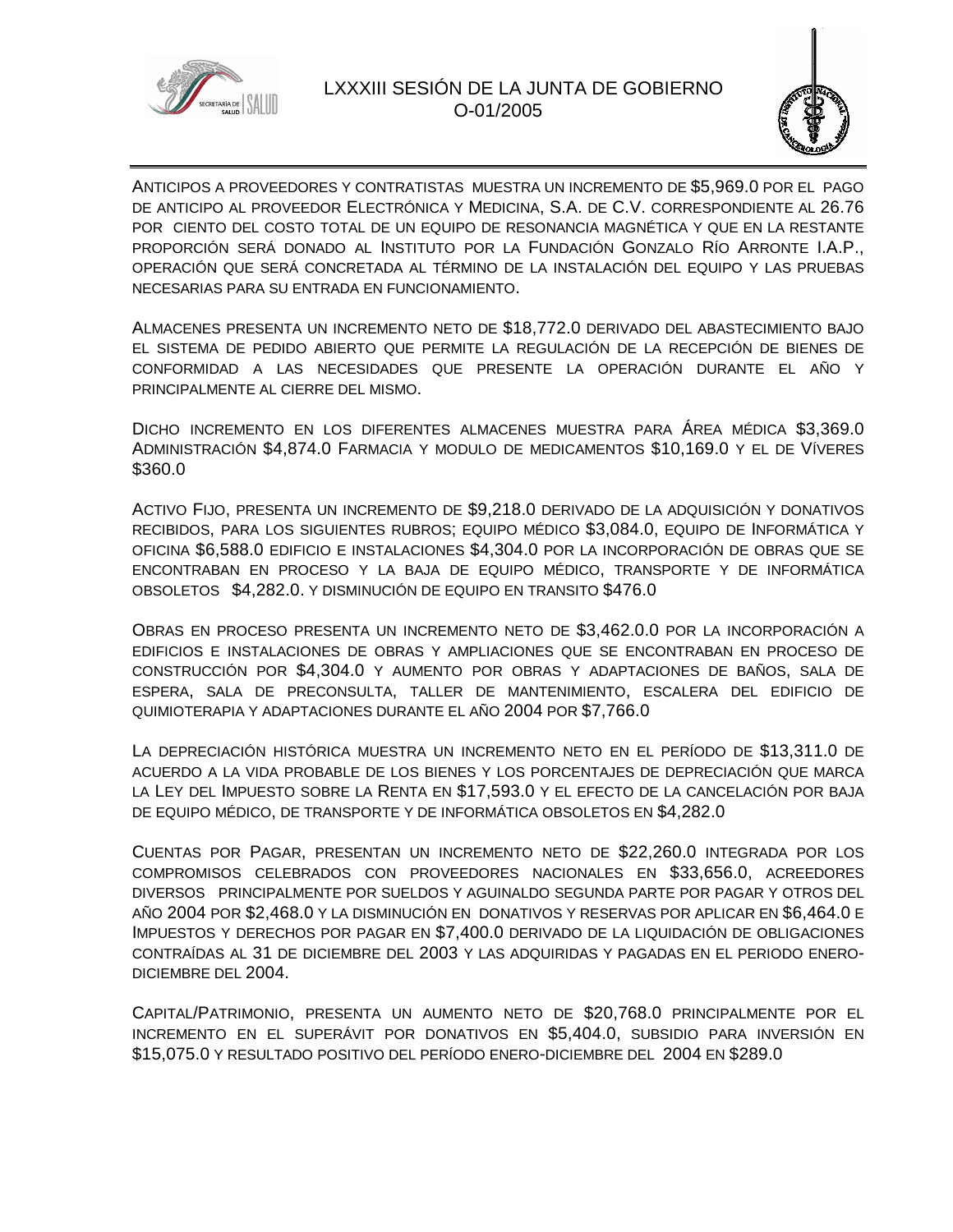



#### **ESTADO DE RESULTADOS**

EL RESULTADO DEL PERÍODO ENERO-DICIEMBRE DEL 2004, ALCANZÓ UN RESULTADO POSITIVO DE \$289.0 POR LA OPERACIÓN DE VENTA DE BIENES Y SERVICIOS, PRODUCTOS FINANCIEROS POR EL MANEJO DE LAS DISPONIBILIDADES EXCEDENTES, OTROS PRODUCTOS Y EL SUBSIDIO FEDERAL, QUE CUBRIERON EN SU TOTALIDAD LOS GASTOS Y COSTOS DE LA OPERACIÓN GENERADOS, DANDO UN RESULTADO POSITIVO DE \$25,806.0 ANTES DEL EFECTO DE LA DEPRECIACIÓN HISTÓRICA Y RESERVA PARA CUENTAS INCOBRABLES POR \$25,517.0

#### **METAS PRESUPUESTARIAS**

AL 31 DE DICIEMBRE LAS METAS ESTRATÉGICAS SE CUMPLIERON CONFORME A LO PROGRAMADO. LA META "FORTALECER LA INVERSIÓN EN RECURSOS HUMANOS E INVESTIGACIÓN Y LA PRODUCCIÓN DE BIENES DE LA SALUD", SE CUMPLIÓ EN SUS DOS INDICADORES DENOMINADOS: EFICIENCIA TERMINAL EN LA FORMACIÓN DE RECURSOS HUMANOS PARA LA SALUD Y PORCENTAJE DE PRESTADORES DE SERVICIOS DE SALUD; POR LO QUE SE REFIERE AL INDICADOR PRODUCTIVIDAD EN INVESTIGACIÓN EN SALUD, PRESENTA UNA VARIACIÓN SUPERIOR EN 15.0%, LA CUAL SE DEBE A QUE SE REGISTRARON OCHO PUBLICACIONES MÁS DE LAS PROGRAMADAS, ÉSTO ORIGINADO POR DIVERSAS SITUACIONES ENTRE LAS QUE SE ENCUENTRAN LA DINÁMICA PROPIA DEL PROCESO DE INVESTIGACIÓN, EL APOYO DE LA DIRECCIÓN DE INVESTIGACIÓN A LOS AUTORES Y EL TRABAJO DE BÚSQUEDA EXHAUSTIVO DE LOS ARTÍCULOS PUBLICADOS PARA MEJORAR EL REGISTRO DE LA PRODUCTIVIDAD CIENTÍFICA EN EL INSTITUTO.

EN RELACIÓN A LA META "GARANTIZAR LA CALIDAD Y EFICACIA DE LA ATENCIÓN A LA SALUD", EL INDICADOR PORCENTAJE DE EGRESOS HOSPITALARIOS POR MEJORÍA, PRESENTA UNA VARIACIÓN SUPERIOR EN 1.0% A LA PROGRAMADA.